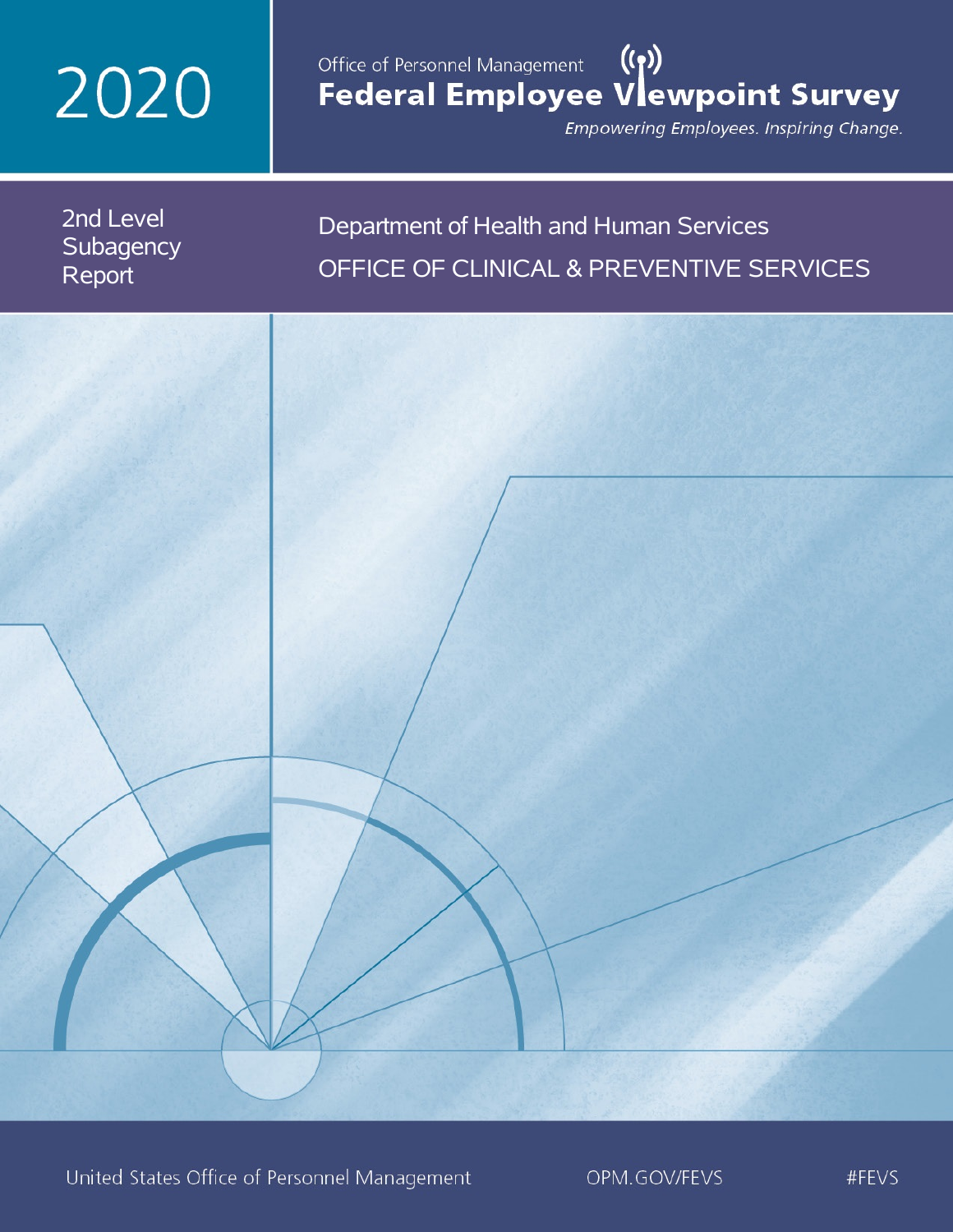## **Department of Health and Human Services OFFICE OF CLINICAL & PREVENTIVE SERVICES** *2nd Level Subagency Report*

This 2020 OPM Federal Employee Viewpoint Survey Report provides summary results for the core FEVS, telework, work-life, and demographic items for your subagency, including comparisons to your department or agency.

#### **Response Summary**

| <b>Organizations</b>                                | <b>Surveys</b><br>Completed | Response<br>Rate |
|-----------------------------------------------------|-----------------------------|------------------|
| Governmentwide                                      | 624.800                     | 44.3%            |
| Department of Health and Human Services             | 50,393                      | 70.6%            |
| Indian Health Service                               | 7.101                       | 54.7%            |
| <b>OFFICE OF CLINICAL &amp; PREVENTIVE SERVICES</b> | 34                          | 89.5%            |

#### **Top 10 Positive & Negative Items and Leading & Trailing Your Comparison Group**

These sections provide high level information on how your sub-agency is doing.

#### **Main Report Results**

The results include response percentages for each survey item. The definitions for the Positive, Neutral, and Negative response percentages vary in the following ways across the three primary response scales used in the survey:

Positive: *"Strongly Agree* and *Agree"* or *"Very Satisfied* and *Satisfied"* or *"Very Good* and *Good"* Neutral: *"Neither Agree nor Disagree"* or *"Neither Satisfied nor Dissatisfied"* or *"Fair"* Negative: *"Disagree* and *Strongly Disagree"* or *"Dissatisfied* and *Very Dissatisfied"* or *"Poor* and *Very Poor"*

Positive, Neutral, and Negative percentages are based on the total number of responses (N) that are in these three categories. The number of *Do Not Know (DNK), Choose Not to Participate, Not Available to me,* or *Unaware of Programs* responses, where applicable, is listed separately.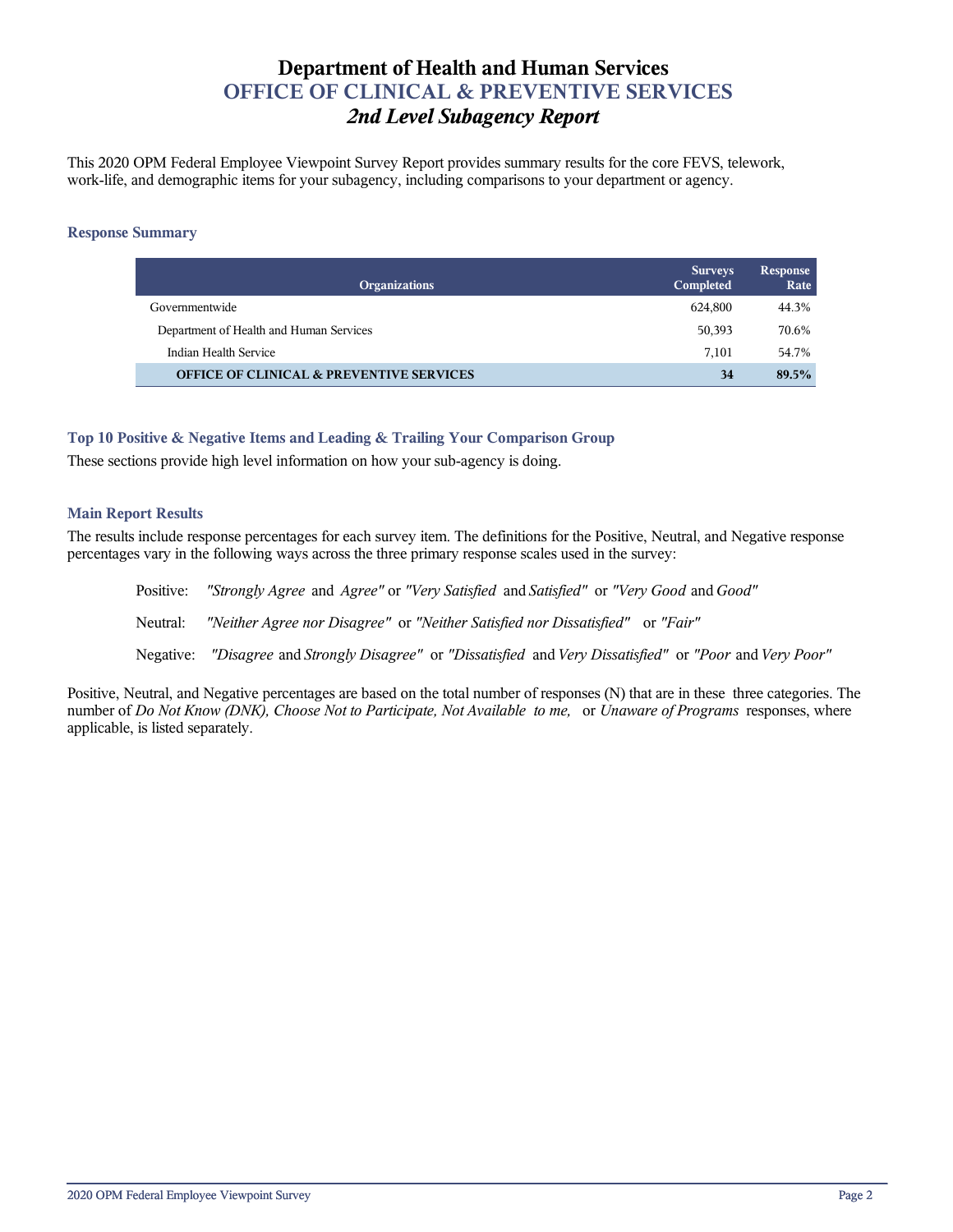#### **Top 10 Positive & Negative Items**

The figures below highlight the top 10 positive and negative results from the survey to help you quickly identify the most positive and most negative aspects of the organizational environment (only items 1 to 10 and 12 to 38 are included). Use this snapshot as a quick reference or overview of your OPM FEVS results.

#### *Highest Percent Positive*

(Q20)

| 92.3% | Employees are protected from health and<br>safety hazards on the job. (Q15)              |
|-------|------------------------------------------------------------------------------------------|
| 87.1% | My supervisor supports my need to balance<br>work and other life issues. (Q19)           |
| 86.2% | My supervisor treats me with respect. $(Q23)$                                            |
| 84.3% | The people I work with cooperate to get the<br>job done. (Q9)                            |
| 84.0% | My supervisor listens to what I have to say.<br>(Q22)                                    |
| 84.0% | I have trust and confidence in my supervisor.<br>(Q24)                                   |
| 83.2% | Overall, how good a job do you feel is being<br>done by your immediate supervisor? (Q25) |
| 83.0% | I know how my work relates to the agency's<br>goals. $(Q7)$                              |
| 81.6% | I know what is expected of me on the job.<br>(Q4)                                        |
| 80.6% | My supervisor is committed to a workforce.<br>representative of all segments of society. |

### *Highest Percent Negative*

- 34.3% Managers promote communication among different work units (for example, about projects, goals, needed resources). (Q29)
- 31.8% In my work unit, steps are taken to deal with a poor performer who cannot or will not improve. (Q10)
- 30.8% I feel encouraged to come up with new and better ways of doing things. (Q2)
- 27.9% How satisfied are you with the recognition you receive for doing a good job? (Q35)
- 27.0% My talents are used well in the workplace. (Q6)
- 26.6% I believe the results of this survey will be used to make my agency a better place to work. (Q18)
- 25.0% How satisfied are you with your involvement in decisions that affect your work? (Q33)
- 23.7% How satisfied are you with the information you receive from management on what's going on in your organization? (Q34)
- 23.3% In my organization, senior leaders generate high levels of motivation and commitment in the workforce. (Q26)
- 22.0% I recommend my organization as a good place to work. (Q17)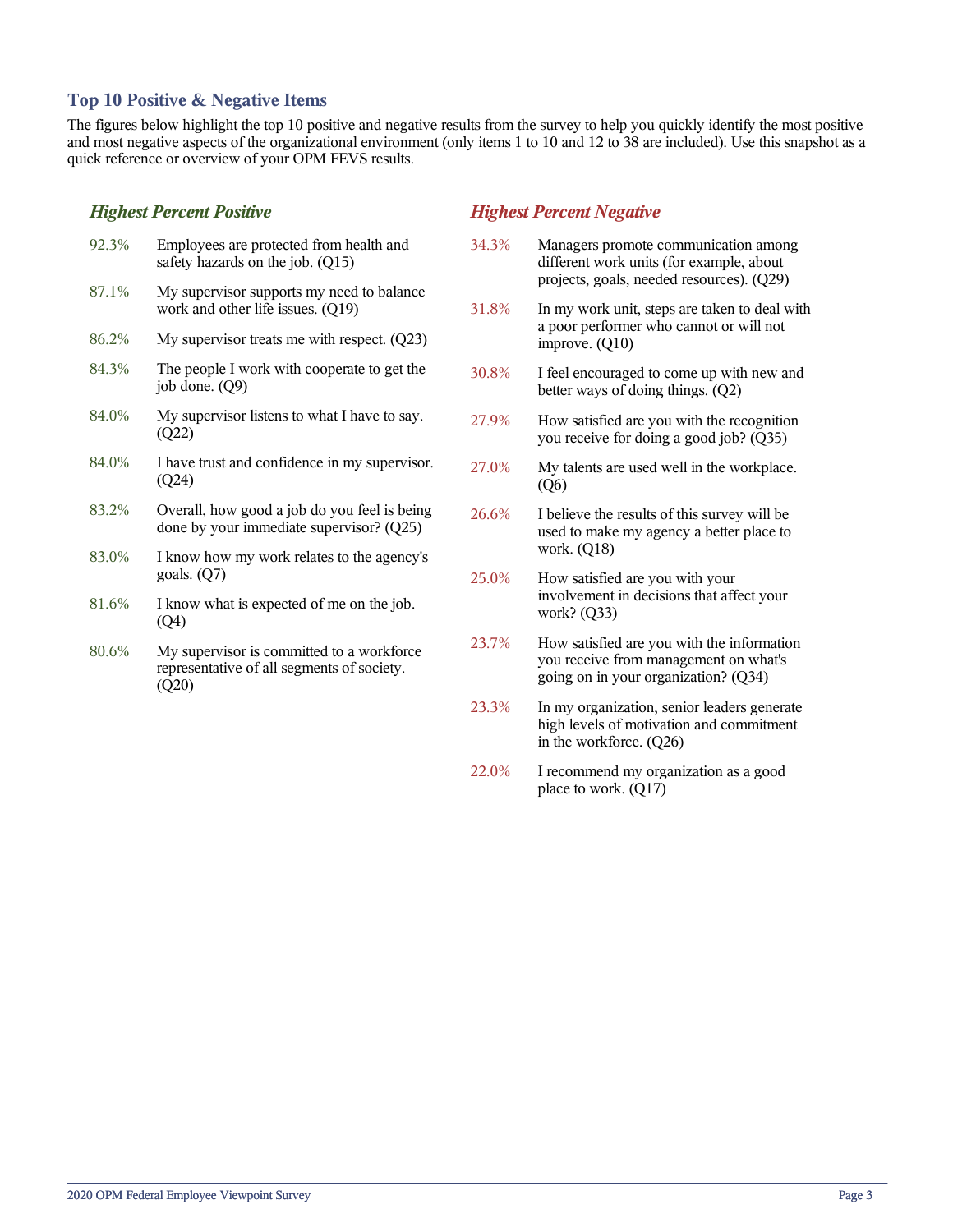## **Leading Your Comparison Group**

The figure below allows you to see where your subagency results are higher than your comparison group (Indian Health Service) average (only items 1 to 10 and 12 to 38 are included). Only survey items with differences of 3 percentage points or more from your comparison group average are displayed. If your subagency has more than 10 items that are higher than the average, only the 10 items with the greatest differences are shown. An '\*' in % Positive Response represents a percentage less than 8.

OFFICE OF CLINICAL & PREVENTIVE SERVICES

m Indian Health Service

| <b>Survey Item</b>                                                                                                     | % Positive Response | <b>Difference</b> |
|------------------------------------------------------------------------------------------------------------------------|---------------------|-------------------|
| Managers communicate the goals of the<br>organization. (Q28)                                                           | 80.2%<br>53.6%      | $+26.6$           |
| Employees are recognized for providing high<br>quality products and services. (Q14)                                    | 72.7%<br>48.3%      | $+24.4$           |
| Employees are protected from health and<br>safety hazards on the job. (Q15)                                            | 92.3%<br>71.1%      | $+21.2$           |
| Senior leaders demonstrate support for<br>Work-Life programs. (Q32)                                                    | 68.3%<br>47.6%      | $+20.7$           |
| My organization's senior leaders maintain<br>high standards of honesty and integrity.<br>(Q27)                         | 69.6%<br>49.6%      | $+20.0$           |
| In my work unit, differences in performance<br>are recognized in a meaningful way. (Q12)                               | 62.7%<br>42.8%      | $+19.9$           |
| I have trust and confidence in my<br>supervisor. $(Q24)$                                                               | 84.0%<br>64.1%      | $+19.9$           |
| In my organization, senior leaders generate<br>high levels of motivation and commitment in<br>the workforce. (Q26)     | 63.8%<br>44.4%      | $+19.4$           |
| Overall, how good a job do you feel is<br>being done by the manager directly above<br>your immediate supervisor? (Q30) | 72.0%<br>53.6%      | $+18.4$           |
| Overall, how good a job do you feel is being<br>done by your immediate supervisor? (Q25)                               | 83.2%<br>64.9%      | $+18.3$           |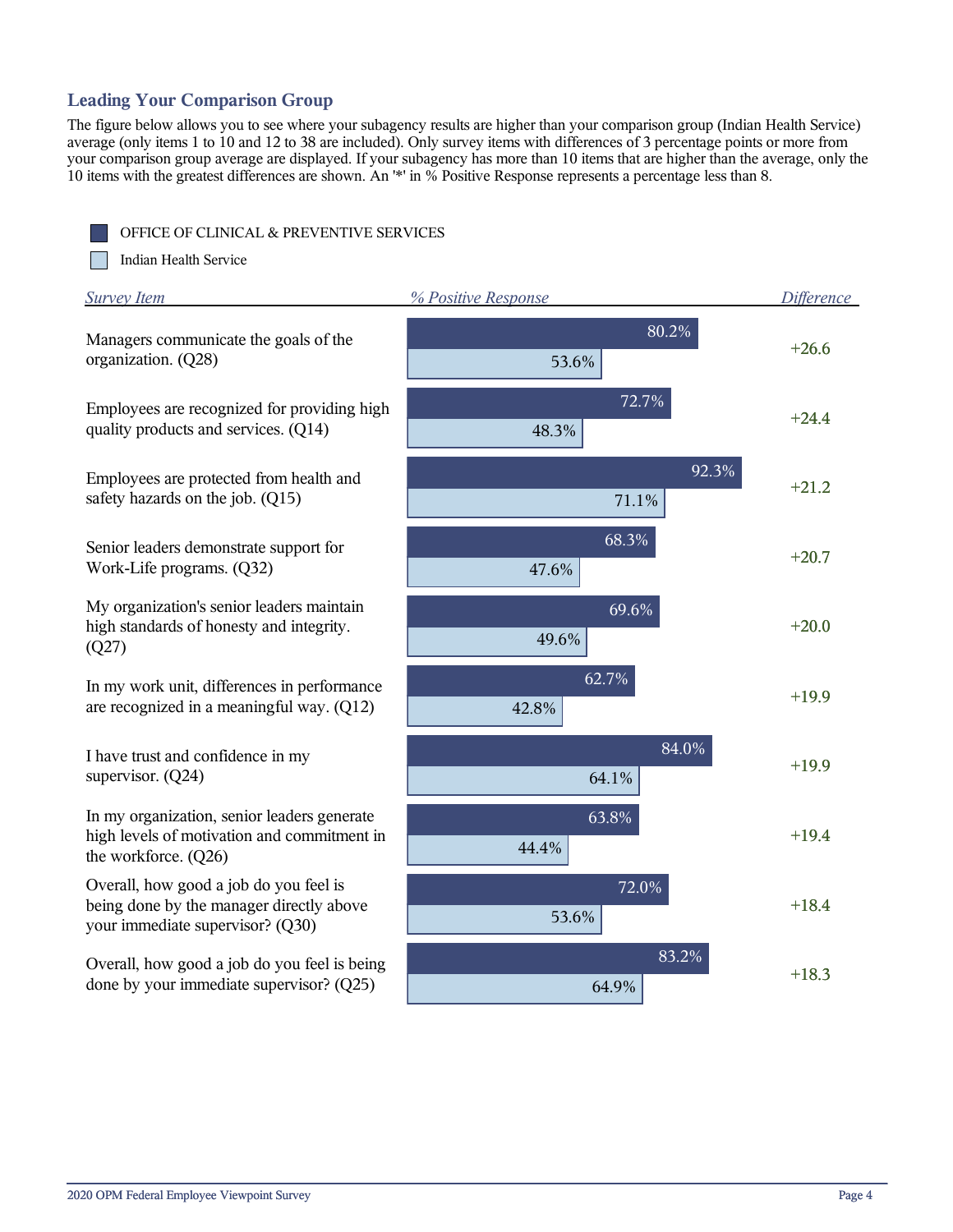## **Trailing Your Comparison Group**

The figure below allows you to see where your subagency results are lower than your comparison group (Indian Health Service) average (only items 1 to 10 and 12 to 38 are included). Only survey items with differences of 3 percentage points or more from your comparison group average are displayed. If your subagency has more than 10 items that are lower than the average, only the 10 items with the greatest differences are shown. An '\*' in % Positive Response represents a percentage less than 8.

OFFICE OF CLINICAL & PREVENTIVE SERVICES

m Indian Health Service

| <b>Survey Item</b>                                                    | % Positive Response | <b>Difference</b> |
|-----------------------------------------------------------------------|---------------------|-------------------|
| My talents are used well in the<br>workplace. (Q6)                    | 58.7%<br>68.9%      | $-10.2$           |
| Considering everything, how satisfied are<br>you with your job? (Q36) | 60.3%<br>70.5%      | $-10.2$           |
| My workload is reasonable. (Q5)                                       | 57.7%<br>66.4%      | $-8.7$            |
| My agency is successful at accomplishing<br>its mission. $(Q16)$      | 62.7%<br>67.9%      | $-5.2$            |
| My work gives me a feeling of personal<br>accomplishment. (Q3)        | 70.0%<br>74.5%      | $-4.5$            |
| I know how my work relates to the<br>agency's goals. (Q7)             | 83.0%<br>86.5%      | $-3.5$            |
| I know what is expected of me on the<br>job. $(Q4)$                   | 81.6%<br>84.8%      | $-3.2$            |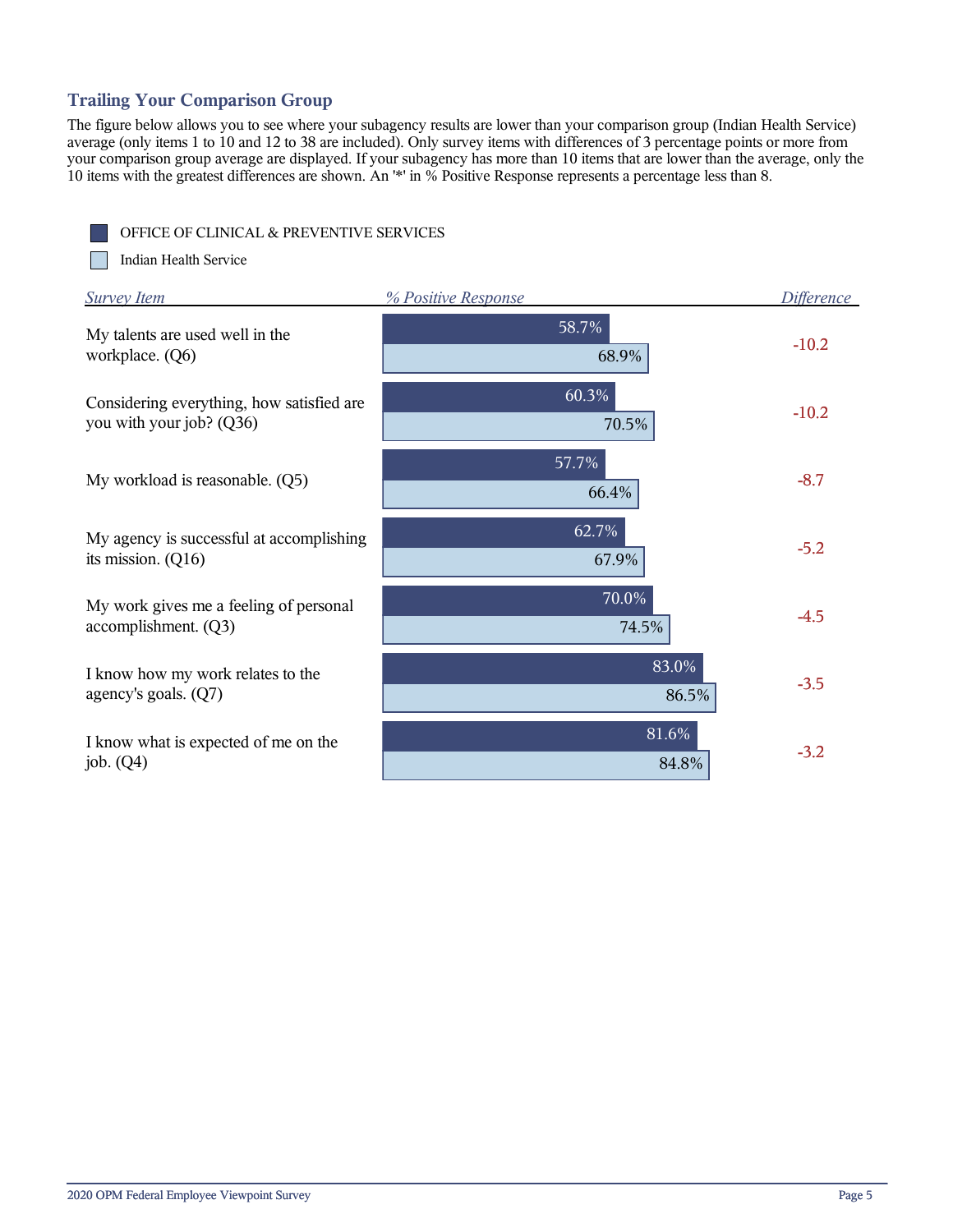## **My Work Experience**

#### *1. I am given a real opportunity to improve my skills in my organization.*

| <b>Organizations</b>                                |         | <b>Positive</b> | <b>Neutral</b> | <b>Negative</b> |
|-----------------------------------------------------|---------|-----------------|----------------|-----------------|
| Governmentwide                                      | 619.947 | 69.9%           | 15.2%          | 14.8%           |
| Department of Health and Human Services             | 50.112  | 75.8%           | 13.3%          | 10.9%           |
| Indian Health Service                               | 7.053   | 64.3%           | 19.2%          | 16.5%           |
| <b>OFFICE OF CLINICAL &amp; PREVENTIVE SERVICES</b> | 33      | 69.3%           | $12.4\%$       | 18.3%           |

#### *2. I feel encouraged to come up with new and better ways of doing things.*

| <b>Organizations</b>                                |         | <b>Positive</b> | <b>Neutral</b> | <b>Negative</b> |
|-----------------------------------------------------|---------|-----------------|----------------|-----------------|
| Governmentwide                                      | 615.099 | 66.6%           | 15.9%          | 17.5%           |
| Department of Health and Human Services             | 49.723  | 72.9%           | 14.0%          | 13.1%           |
| Indian Health Service                               | 6.994   | 61.1%           | 19.8%          | 19.1%           |
| <b>OFFICE OF CLINICAL &amp; PREVENTIVE SERVICES</b> |         | $66.2\%$        | $3.0\%$        | 30.8%           |

#### *3. My work gives me a feeling of personal accomplishment.*

| <b>Organizations</b>                                |         | <b>Positive</b> | <b>Neutral</b> | <b>Negative</b> |
|-----------------------------------------------------|---------|-----------------|----------------|-----------------|
| Governmentwide                                      | 618.334 | 74.6%           | 13.7%          | 11.7%           |
| Department of Health and Human Services             | 49.967  | 80.5%           | 11.4%          | 8.0%            |
| Indian Health Service                               | 7.003   | 74.5%           | 14.9%          | 10.6%           |
| <b>OFFICE OF CLINICAL &amp; PREVENTIVE SERVICES</b> |         | $70.0\%$        | $15.1\%$       | 14.9%           |

#### *4. I know what is expected of me on the job.*

| <b>Organizations</b>                                |         | <b>Positive</b> | <b>Neutral</b> | <b>Negative</b> |
|-----------------------------------------------------|---------|-----------------|----------------|-----------------|
| Governmentwide                                      | 621.862 | 83.5%           | 9.2%           | 7.3%            |
| Department of Health and Human Services             | 50,138  | 86.0%           | 8.1%           | 5.9%            |
| Indian Health Service                               | 7.057   | 84.8%           | 8.9%           | 6.3%            |
| <b>OFFICE OF CLINICAL &amp; PREVENTIVE SERVICES</b> | 34      | 81.6%           | $3.6\%$        | 14.9%           |

#### *5. My workload is reasonable.*

| <b>Organizations</b>                                | N       | <b>Positive</b> | <b>Neutral</b> | <b>Negative</b> | <b>DNK</b><br>(N) |
|-----------------------------------------------------|---------|-----------------|----------------|-----------------|-------------------|
| Governmentwide                                      | 619.493 | 66.7%           | 12.7%          | 20.6%           | 931               |
| Department of Health and Human Services             | 50,052  | 67.6%           | 12.7%          | 19.7%           | 60                |
| Indian Health Service                               | 7.048   | 66.4%           | 14.0%          | 19.6%           | 11                |
| <b>OFFICE OF CLINICAL &amp; PREVENTIVE SERVICES</b> | 34      | 57.7%           | 22.2%          | 20.1%           | $\mathbf{0}$      |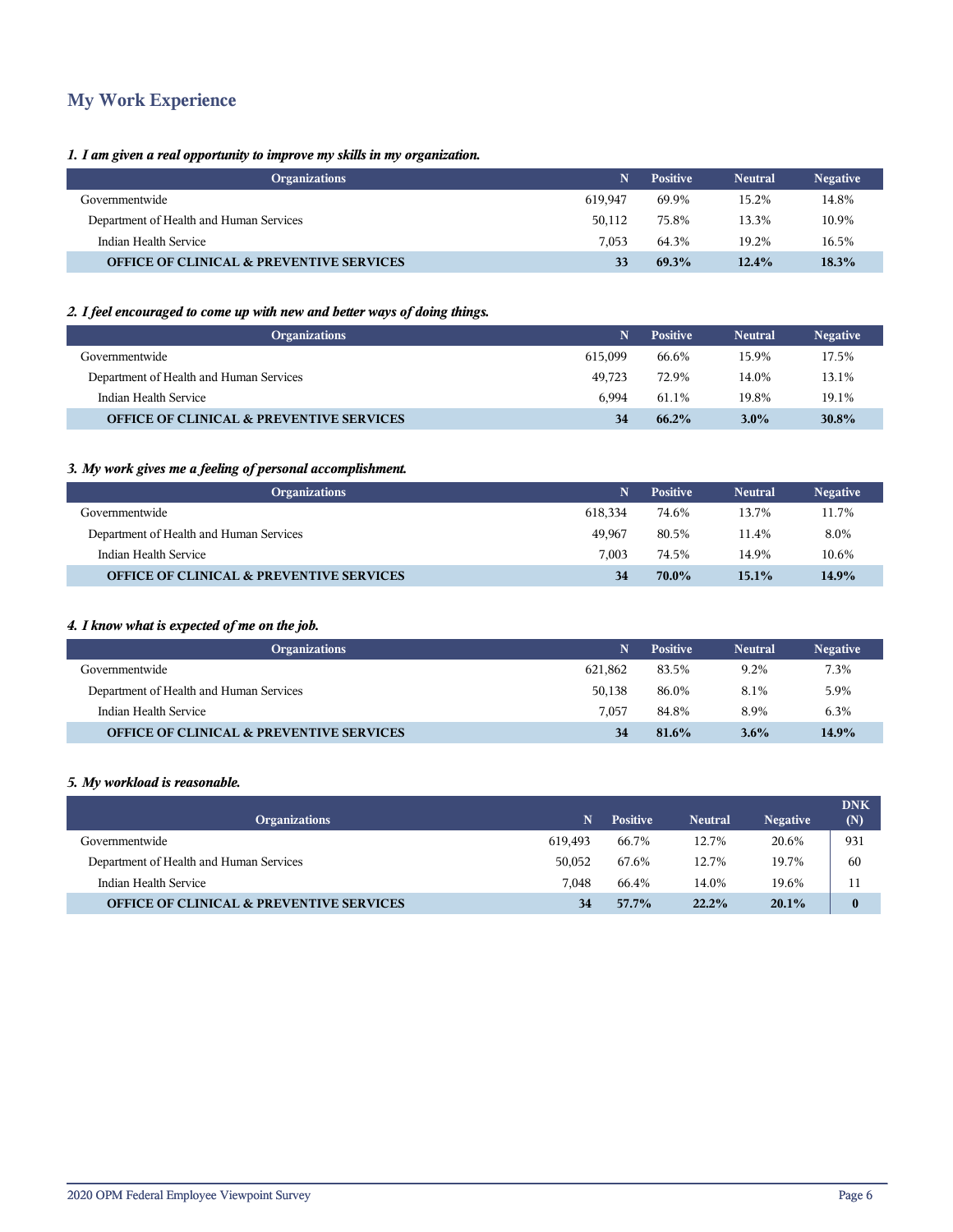## **My Work Experience (continued)**

#### *6. My talents are used well in the workplace.*

| <b>Organizations</b>                                | N       | <b>Positive</b> | <b>Neutral</b> | <b>Negative</b> | <b>DNK</b><br>(N) |
|-----------------------------------------------------|---------|-----------------|----------------|-----------------|-------------------|
| Governmentwide                                      | 611,287 | 65.9%           | 15.3%          | 18.8%           | 1,541             |
| Department of Health and Human Services             | 49.454  | 70.5%           | 14.4%          | 15.1%           | 89                |
| Indian Health Service                               | 6.969   | 68.9%           | 16.7%          | 14.4%           | 21                |
| <b>OFFICE OF CLINICAL &amp; PREVENTIVE SERVICES</b> |         | 58.7%           | 14.3%          | 27.0%           | $\bf{0}$          |

#### *7. I know how my work relates to the agency's goals.*

| <b>Organizations</b>                                | 'N.     | <b>Positive</b> | <b>Neutral</b> | <b>Negative</b> | <b>DNK</b><br>(N) |
|-----------------------------------------------------|---------|-----------------|----------------|-----------------|-------------------|
| Governmentwide                                      | 618,591 | 87.1%           | 7.9%           | 5.0%            | 1,479             |
| Department of Health and Human Services             | 49.901  | 89.9%           | 6.7%           | 3.4%            | 102               |
| Indian Health Service                               | 7.005   | 86.5%           | 9.9%           | 3.7%            | 25                |
| <b>OFFICE OF CLINICAL &amp; PREVENTIVE SERVICES</b> |         | 83.0%           | 8.3%           | $8.7\%$         |                   |

#### *8. I can disclose a suspected violation of any law, rule or regulation without fear of reprisal.*

| <b>Organizations</b>                                | N       | <b>Positive</b> | <b>Neutral</b> | <b>Negative</b> | <b>DNK</b><br>(N) |
|-----------------------------------------------------|---------|-----------------|----------------|-----------------|-------------------|
| Governmentwide                                      | 604.744 | 68.5%           | 16.1%          | 15.4%           | 18,046            |
| Department of Health and Human Services             | 48.101  | 67.7%           | 17.8%          | 14.5%           | 2,074             |
| Indian Health Service                               | 6.953   | 59.3%           | 19.8%          | 20.9%           | 120               |
| <b>OFFICE OF CLINICAL &amp; PREVENTIVE SERVICES</b> | 32      | 68.8%           | 22.7%          | $8.6\%$         | 2                 |

## **My Work Unit**

#### *9. The people I work with cooperate to get the job done.*

| <b>Organizations</b>                                |         | <b>Positive</b> | <b>Neutral</b> | <b>Negative</b> |
|-----------------------------------------------------|---------|-----------------|----------------|-----------------|
| Governmentwide                                      | 623.646 | 84.1%           | 8.5%           | 7.4%            |
| Department of Health and Human Services             | 50.280  | 86.2%           | 7.7%           | 6.2%            |
| Indian Health Service                               | 7.090   | 70.8%           | 15.3%          | 13.9%           |
| <b>OFFICE OF CLINICAL &amp; PREVENTIVE SERVICES</b> | 34      | 84.3%           | 12.5%          | $3.1\%$         |

#### *10. In my work unit, steps are taken to deal with a poor performer who cannot or will not improve.*

|                                                     |         |                 |                |                 | <b>DNK</b>     |
|-----------------------------------------------------|---------|-----------------|----------------|-----------------|----------------|
| <b>Organizations</b>                                | 'N.     | <b>Positive</b> | <b>Neutral</b> | <b>Negative</b> | (N)            |
| Governmentwide                                      | 540,222 | 42.3%           | 27.5%          | 30.2%           | 83,418         |
| Department of Health and Human Services             | 42.095  | 46.8%           | 28.8%          | 24.4%           | 8,163          |
| Indian Health Service                               | 6.636   | 35.6%           | 27.4%          | 37.0%           | 455            |
| <b>OFFICE OF CLINICAL &amp; PREVENTIVE SERVICES</b> | 27      | 35.5%           | 32.7%          | 31.8%           | $\overline{7}$ |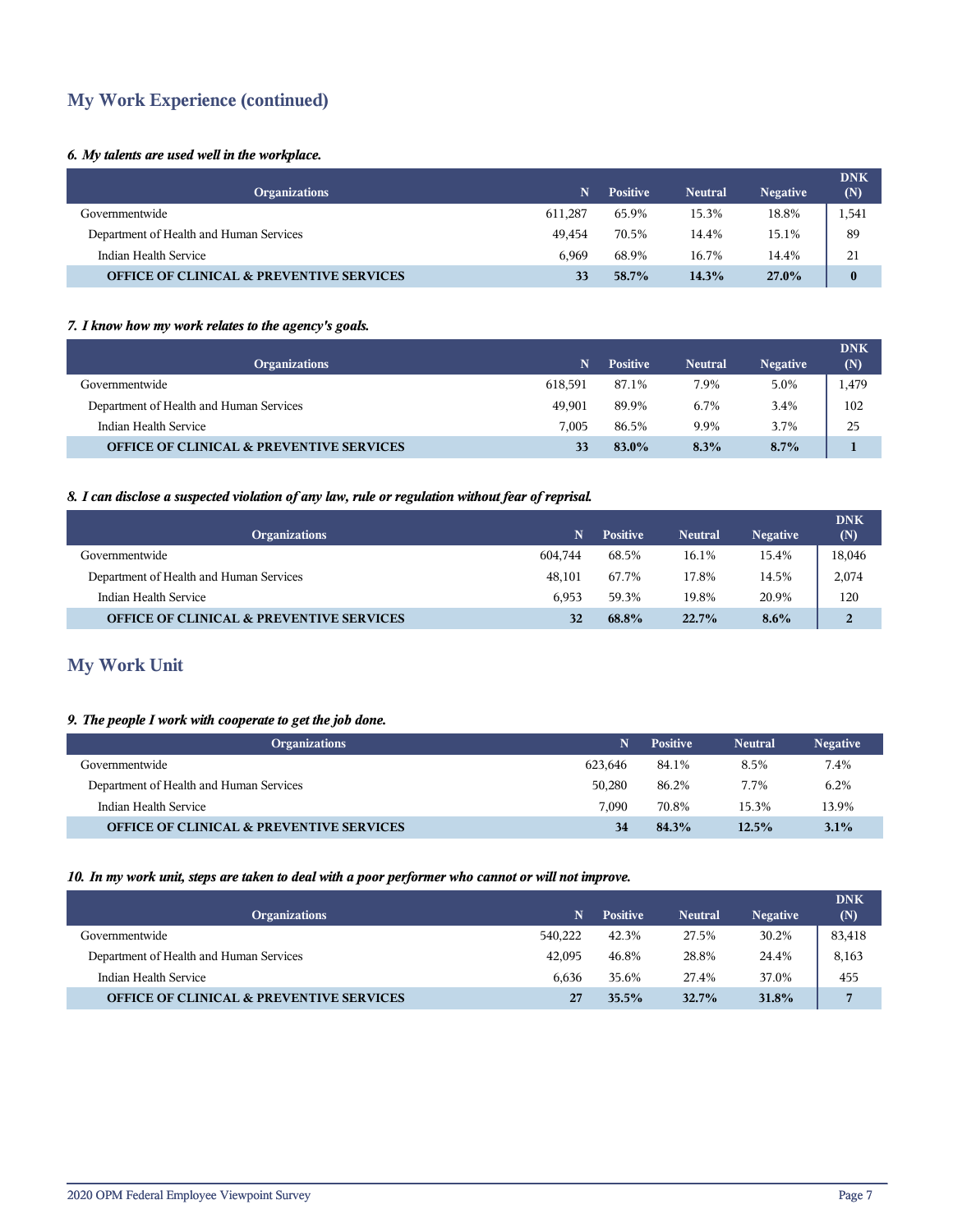## **My Work Unit (continued)**

#### *11. In my work unit poor performers usually:*

| <b>Organizations</b>                                | 'N.     | Remain<br>In Work<br><b>Unit And</b><br>Improve<br>Over<br>Time | Remain<br>In Work<br><b>Unit And</b><br>Continue<br>T <sub>0</sub><br>Under-<br>Perform | Leave.<br><b>Work Unit-</b><br><b>Removed</b><br><sub>or</sub><br><b>Transferred</b> | Leave<br>Work<br>Unit-<br><b>Ouit</b> | No Poor<br><b>Performers</b><br>In Work Unit | Do Not<br><b>Know</b><br>(N) |
|-----------------------------------------------------|---------|-----------------------------------------------------------------|-----------------------------------------------------------------------------------------|--------------------------------------------------------------------------------------|---------------------------------------|----------------------------------------------|------------------------------|
| Governmentwide                                      | 479.951 | 18.6%                                                           | 49.3%                                                                                   | 9.3%                                                                                 | 2.0%                                  | 20.8%                                        | 143,690                      |
| Department of Health and Human Services             | 37,049  | 21.2%                                                           | 41.6%                                                                                   | 9.7%                                                                                 | 2.6%                                  | 24.8%                                        | 13,199                       |
| Indian Health Service                               | 5,697   | 19.8%                                                           | 57.0%                                                                                   | 5.9%                                                                                 | 2.7%                                  | 14.5%                                        | 1,393                        |
| <b>OFFICE OF CLINICAL &amp; PREVENTIVE SERVICES</b> | 23      | 25.2%                                                           | 35.7%                                                                                   | 3.3%                                                                                 | $0.0\%$                               | 35.8%                                        | 11                           |

#### *12. In my work unit, differences in performance are recognized in a meaningful way.*

| <b>Organizations</b>                                | N       | <b>Positive</b> | <b>Neutral</b> | <b>Negative</b> | <b>DNK</b><br>(N) |
|-----------------------------------------------------|---------|-----------------|----------------|-----------------|-------------------|
| Governmentwide                                      | 574.692 | 50.9%           | 25.0%          | 24.1%           | 48,809            |
| Department of Health and Human Services             | 45.977  | 57.1%           | 23.3%          | 19.6%           | 4,281             |
| Indian Health Service                               | 6.810   | 42.8%           | 27.8%          | 29.4%           | 277               |
| <b>OFFICE OF CLINICAL &amp; PREVENTIVE SERVICES</b> | 32      | $62.7\%$        | $18.6\%$       | 18.7%           | 2                 |

#### *13. My work unit has the job-relevant knowledge and skills necessary to accomplish organizational goals.*

| <b>Organizations</b>                                | N       | <b>Positive</b> | <b>Neutral</b> | <b>Negative</b> | <b>DNK</b><br>(N) |
|-----------------------------------------------------|---------|-----------------|----------------|-----------------|-------------------|
| Governmentwide                                      | 618.137 | 81.9%           | 10.5%          | 7.6%            | 5,585             |
| Department of Health and Human Services             | 49.869  | 85.0%           | 9.1%           | 5.9%            | 414               |
| Indian Health Service                               | 7.025   | 73.9%           | 16.8%          | 9.4%            | 60                |
| <b>OFFICE OF CLINICAL &amp; PREVENTIVE SERVICES</b> | 34      | 77.6%           | 8.4%           | 13.9%           | $\mathbf{0}$      |

## **My Agency**

#### *14. Employees are recognized for providing high quality products and services.*

| <b>Organizations</b>                                | N       | <b>Positive</b> | <b>Neutral</b> | <b>Negative</b> | <b>DNK</b><br>(N) |
|-----------------------------------------------------|---------|-----------------|----------------|-----------------|-------------------|
| Governmentwide                                      | 614.057 | 64.3%           | 17.0%          | 18.8%           | 7,882             |
| Department of Health and Human Services             | 49.602  | 70.7%           | 15.0%          | 14.3%           | 579               |
| Indian Health Service                               | 6.996   | 48.3%           | 24.0%          | 27.7%           | 70                |
| <b>OFFICE OF CLINICAL &amp; PREVENTIVE SERVICES</b> | 34      | 72.7%           | 13.3%          | 14.0%           | $\boldsymbol{0}$  |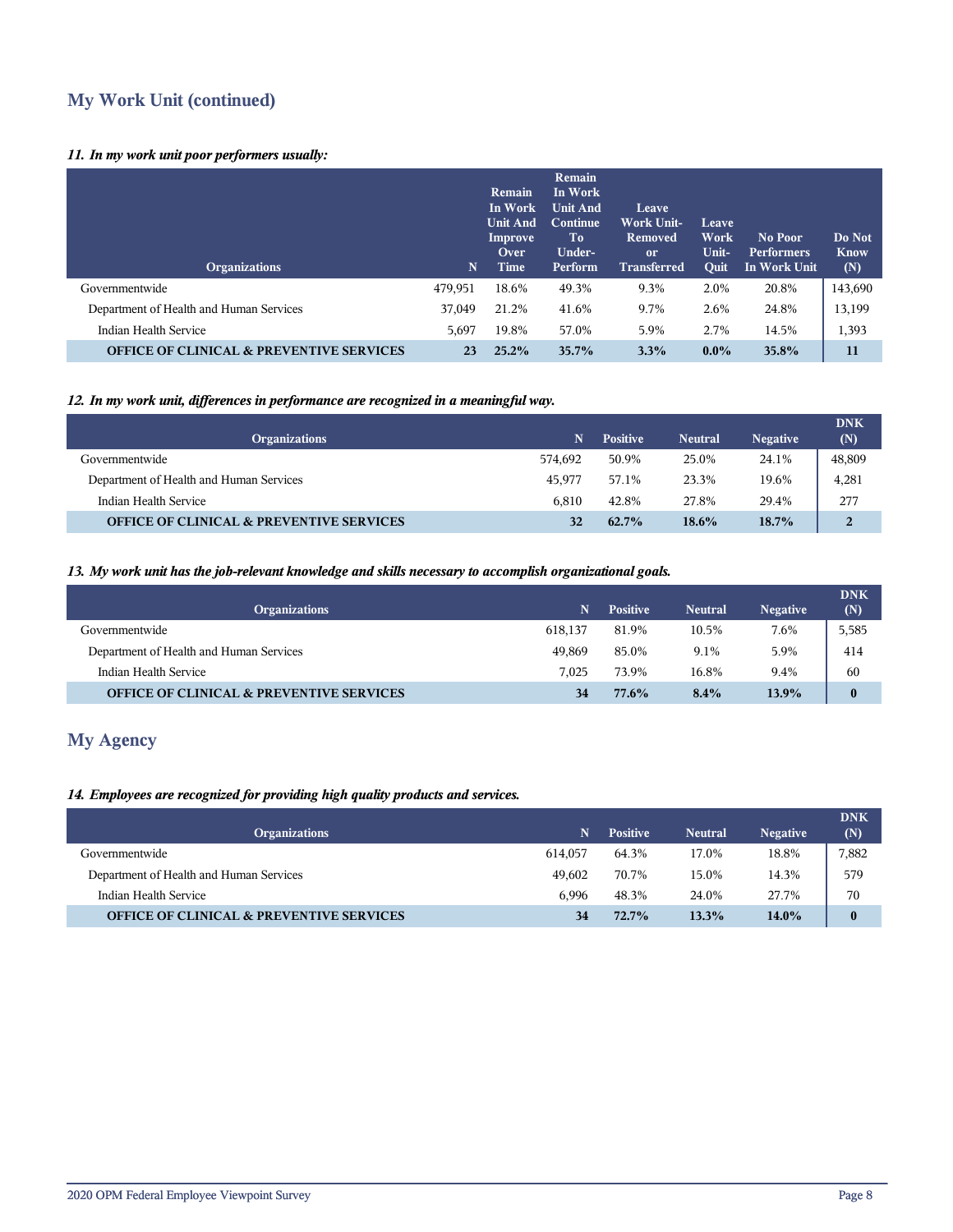## **My Agency (continued)**

#### *15. Employees are protected from health and safety hazards on the job.*

| <b>Organizations</b>                                | N       | <b>Positive</b> | <b>Neutral</b> | <b>Negative</b> | <b>DNK</b><br>(N) |
|-----------------------------------------------------|---------|-----------------|----------------|-----------------|-------------------|
| Governmentwide                                      | 615.590 | 77.3%           | 11.3%          | 11.4%           | 6,144             |
| Department of Health and Human Services             | 49,331  | 84.3%           | 9.4%           | 6.3%            | 795               |
| Indian Health Service                               | 7.031   | 71.1%           | 15.2%          | 13.7%           | 35                |
| <b>OFFICE OF CLINICAL &amp; PREVENTIVE SERVICES</b> |         | 92.3%           | 2.4%           | 5.3%            |                   |

#### *16. My agency is successful at accomplishing its mission.*

| <b>Organizations</b>                                | N       | <b>Positive</b> | <b>Neutral</b> | <b>Negative</b> | <b>DNK</b><br>(N) |
|-----------------------------------------------------|---------|-----------------|----------------|-----------------|-------------------|
| Governmentwide                                      | 614.969 | 81.4%           | 12.5%          | 6.1%            | 7,377             |
| Department of Health and Human Services             | 49.679  | 82.8%           | 11.8%          | 5.5%            | 527               |
| Indian Health Service                               | 7.008   | 67.9%           | 22.4%          | 9.7%            | 63                |
| <b>OFFICE OF CLINICAL &amp; PREVENTIVE SERVICES</b> |         | 62.7%           | 15.9%          | 21.4%           |                   |

#### *17. I recommend my organization as a good place to work.*

| <b>Organizations</b>                                |         | <b>Positive</b> | <b>Neutral</b> | <b>Negative</b> |
|-----------------------------------------------------|---------|-----------------|----------------|-----------------|
| Governmentwide                                      | 623.730 | 70.7%           | 17.2%          | 12.1%           |
| Department of Health and Human Services             | 50.290  | 77.2%           | 14.4%          | 8.4%            |
| Indian Health Service                               | 7.092   | 64.9%           | 22.7%          | 12.4%           |
| <b>OFFICE OF CLINICAL &amp; PREVENTIVE SERVICES</b> | 34      | 69.8%           | 8.1%           | 22.0%           |

#### *18. I believe the results of this survey will be used to make my agency a better place to work.*

|                                                     |         |                 |                |                 | <b>DNK</b> |
|-----------------------------------------------------|---------|-----------------|----------------|-----------------|------------|
| <b>Organizations</b>                                | N.      | <b>Positive</b> | <b>Neutral</b> | <b>Negative</b> | (N)        |
| Governmentwide                                      | 580,828 | 42.9%           | 28.2%          | 28.8%           | 43,177     |
| Department of Health and Human Services             | 47.203  | 56.9%           | 24.4%          | 18.7%           | 3,099      |
| Indian Health Service                               | 6.644   | 47.1%           | 27.9%          | 25.0%           | 445        |
| <b>OFFICE OF CLINICAL &amp; PREVENTIVE SERVICES</b> | 31      | 61.3%           | 12.0%          | 26.6%           |            |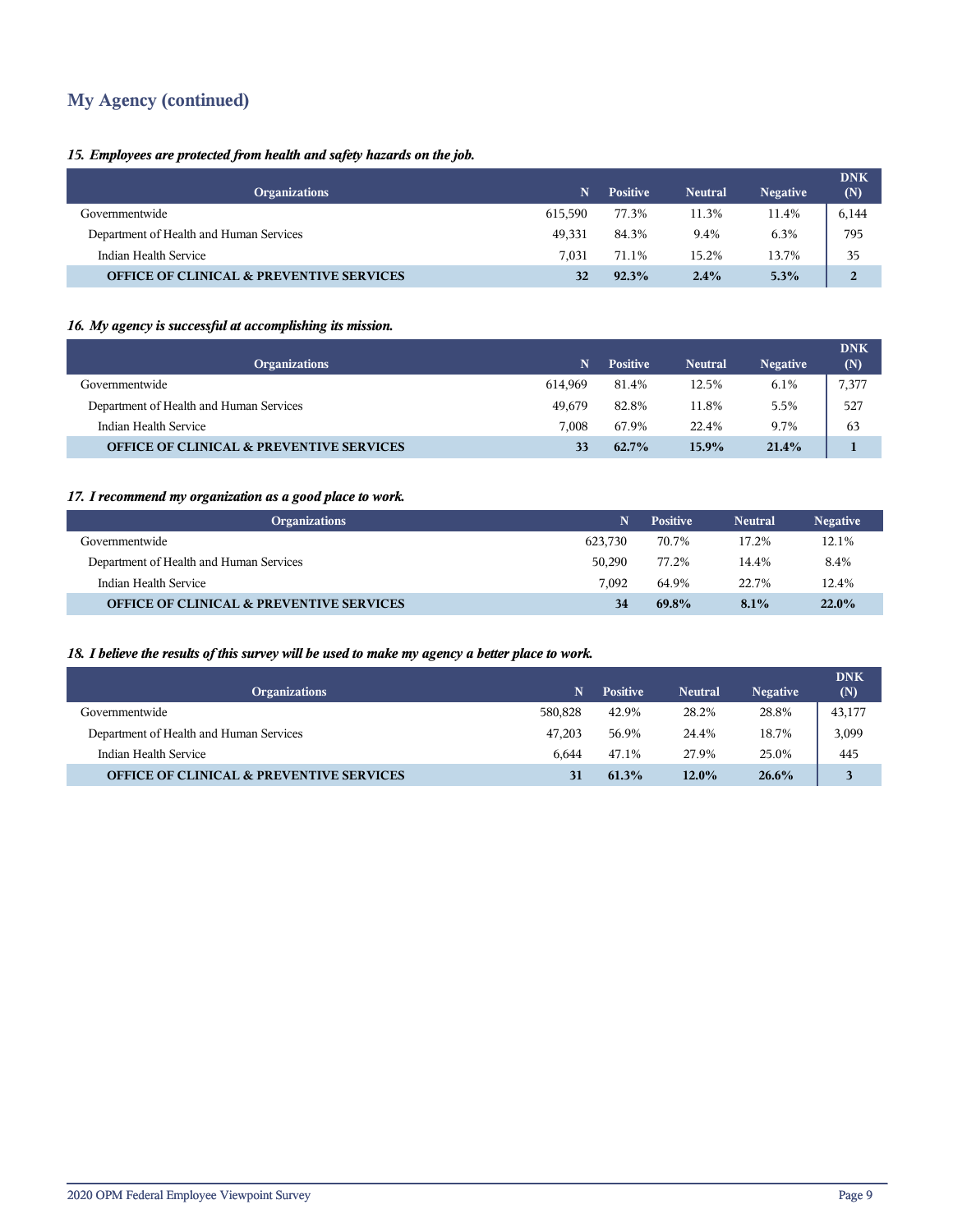## **My Supervisor**

#### *19. My supervisor supports my need to balance work and other life issues.*

| <b>Organizations</b>                                | N       | <b>Positive</b> | <b>Neutral</b> | <b>Negative</b> | <b>DNK</b><br>(N) |
|-----------------------------------------------------|---------|-----------------|----------------|-----------------|-------------------|
| Governmentwide                                      | 620,352 | 84.8%           | 8.1%           | 7.1%            | 3,002             |
| Department of Health and Human Services             | 50,065  | 86.5%           | 7.1%           | 6.4%            | 214               |
| Indian Health Service                               | 7.047   | 71.7%           | 13.9%          | 14.4%           | 37                |
| <b>OFFICE OF CLINICAL &amp; PREVENTIVE SERVICES</b> |         | 87.1%           | 4.5%           | 8.4%            | $\bf{0}$          |

#### *20. My supervisor is committed to a workforce representative of all segments of society.*

| <b>Organizations</b>                                | N       | <b>Positive</b> | <b>Neutral</b> | <b>Negative</b> | <b>DNK</b><br>(N) |
|-----------------------------------------------------|---------|-----------------|----------------|-----------------|-------------------|
| Governmentwide                                      | 590.535 | 78.9%           | 14.7%          | 6.4%            | 32,108            |
| Department of Health and Human Services             | 47.884  | 81.3%           | 12.6%          | $6.1\%$         | 2,300             |
| Indian Health Service                               | 6.820   | 65.6%           | 21.3%          | 13.1%           | 246               |
| <b>OFFICE OF CLINICAL &amp; PREVENTIVE SERVICES</b> | 30      | 80.6%           | $16.9\%$       | $2.6\%$         | $\overline{4}$    |

#### *21. Supervisors in my work unit support employee development.*

| <b>Organizations</b>                                | N       | <b>Positive</b> | <b>Neutral</b> | <b>Negative</b> | <b>DNK</b><br>(N) |
|-----------------------------------------------------|---------|-----------------|----------------|-----------------|-------------------|
| Governmentwide                                      | 616.623 | 77.8%           | 12.5%          | 9.7%            | 6,265             |
| Department of Health and Human Services             | 49.785  | 80.9%           | 10.8%          | 8.3%            | 437               |
| Indian Health Service                               | 7.011   | 64.6%           | 18.9%          | 16.5%           | 68                |
| <b>OFFICE OF CLINICAL &amp; PREVENTIVE SERVICES</b> | 34      | 78.0%           | $9.9\%$        | 12.1%           | $\bf{0}$          |

#### *22. My supervisor listens to what I have to say.*

| <b>Organizations</b>                                | N       | <b>Positive</b> | <b>Neutral</b> | <b>Negative</b> |
|-----------------------------------------------------|---------|-----------------|----------------|-----------------|
| Governmentwide                                      | 621.769 | 82.7%           | 9.1%           | 8.1%            |
| Department of Health and Human Services             | 50.108  | 83.9%           | 8.7%           | 7.4%            |
| Indian Health Service                               | 7.057   | 70.4%           | 15.7%          | 14.0%           |
| <b>OFFICE OF CLINICAL &amp; PREVENTIVE SERVICES</b> | 34      | 84.0%           | 2.2%           | 13.8%           |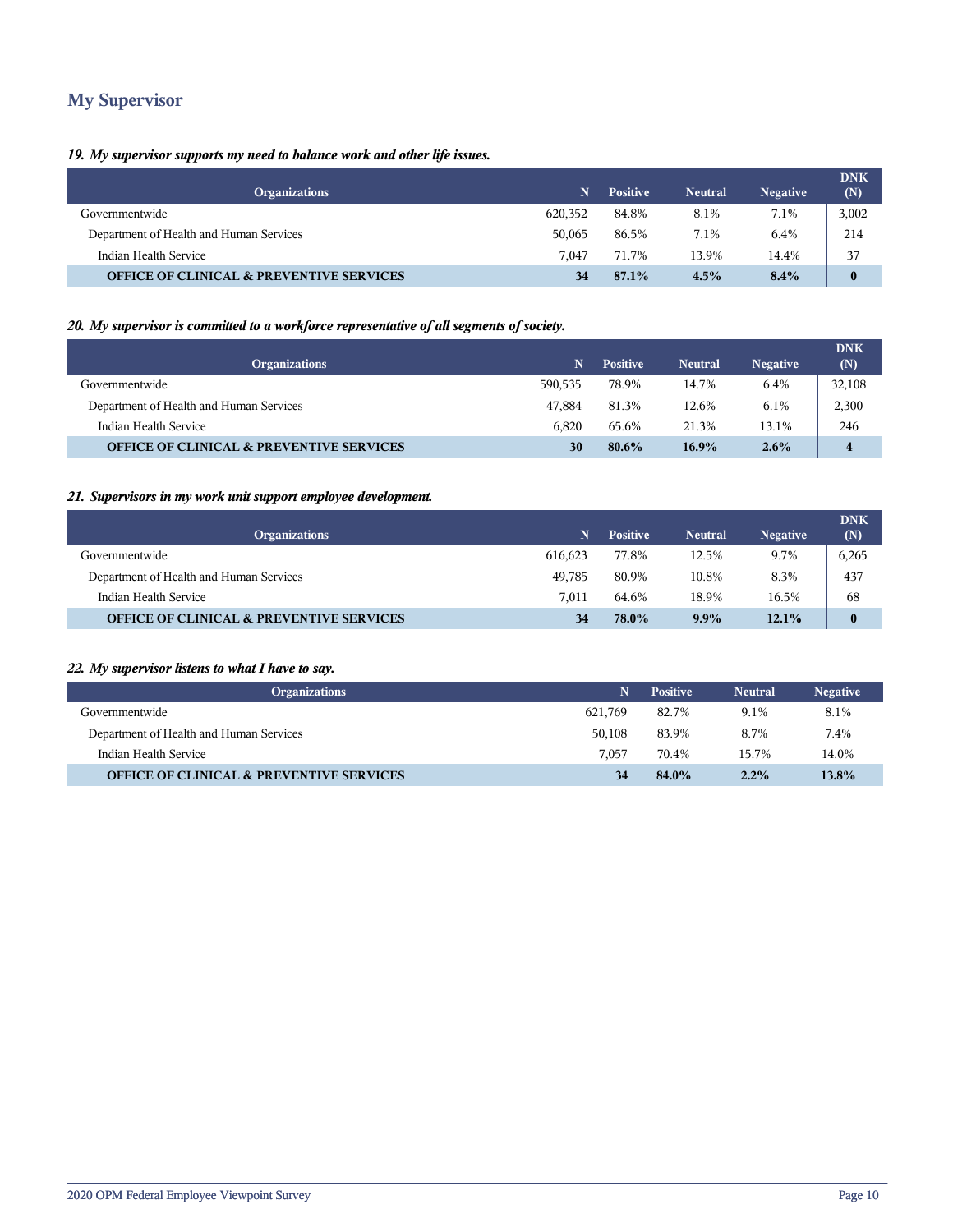## **My Supervisor (continued)**

#### *23. My supervisor treats me with respect.*

| <b>Organizations</b>                                |         | <b>Positive</b> | <b>Neutral</b> | <b>Negative</b> |
|-----------------------------------------------------|---------|-----------------|----------------|-----------------|
| Governmentwide                                      | 621.647 | 86.5%           | 7.6%           | 5.9%            |
| Department of Health and Human Services             | 50.095  | 86.5%           | 7.6%           | 5.9%            |
| Indian Health Service                               | 7.062   | 74.4%           | 14.7%          | 11.0%           |
| <b>OFFICE OF CLINICAL &amp; PREVENTIVE SERVICES</b> | 34      | $86.2\%$        | $5.4\%$        | 8.4%            |

#### *24. I have trust and confidence in my supervisor.*

| <b>Organizations</b>                                |         | <b>Positive</b> | <b>Neutral</b> | <b>Negative</b> |
|-----------------------------------------------------|---------|-----------------|----------------|-----------------|
| Governmentwide                                      | 621.453 | 76.0%           | 12.6%          | 11.3%           |
| Department of Health and Human Services             | 50.055  | 78.0%           | 11.9%          | 10.1%           |
| Indian Health Service                               | 7.056   | 64.1%           | 18.3%          | 17.6%           |
| <b>OFFICE OF CLINICAL &amp; PREVENTIVE SERVICES</b> | 34      | 84.0%           | 2.2%           | 13.8%           |

#### *25. Overall, how good a job do you feel is being done by your immediate supervisor?*

| <b>Organizations</b>                                |         | <b>Positive</b> | <b>Neutral</b> | <b>Negative</b> |
|-----------------------------------------------------|---------|-----------------|----------------|-----------------|
| Governmentwide                                      | 623.361 | 78.1%           | 14.0%          | 7.8%            |
| Department of Health and Human Services             | 50.237  | 80.5%           | 12.5%          | 7.0%            |
| Indian Health Service                               | 7.089   | 64.9%           | 20.2%          | 14.8%           |
| <b>OFFICE OF CLINICAL &amp; PREVENTIVE SERVICES</b> | 34      | 83.2%           | $0.0\%$        | $16.8\%$        |

## **Leadership**

#### *26. In my organization, senior leaders generate high levels of motivation and commitment in the workforce.*

|                                                     |         |                 |                |                 | <b>DNK</b>     |
|-----------------------------------------------------|---------|-----------------|----------------|-----------------|----------------|
| <b>Organizations</b>                                | N       | <b>Positive</b> | <b>Neutral</b> | <b>Negative</b> | (N)            |
| Governmentwide                                      | 610.089 | 50.7%           | 23.6%          | 25.7%           | 10,495         |
| Department of Health and Human Services             | 49.369  | 59.7%           | 21.3%          | 19.1%           | 763            |
| Indian Health Service                               | 6.960   | 44.4%           | 27.5%          | 28.1%           | 99             |
| <b>OFFICE OF CLINICAL &amp; PREVENTIVE SERVICES</b> | 32      | 63.8%           | 13.0%          | 23.3%           | $\overline{2}$ |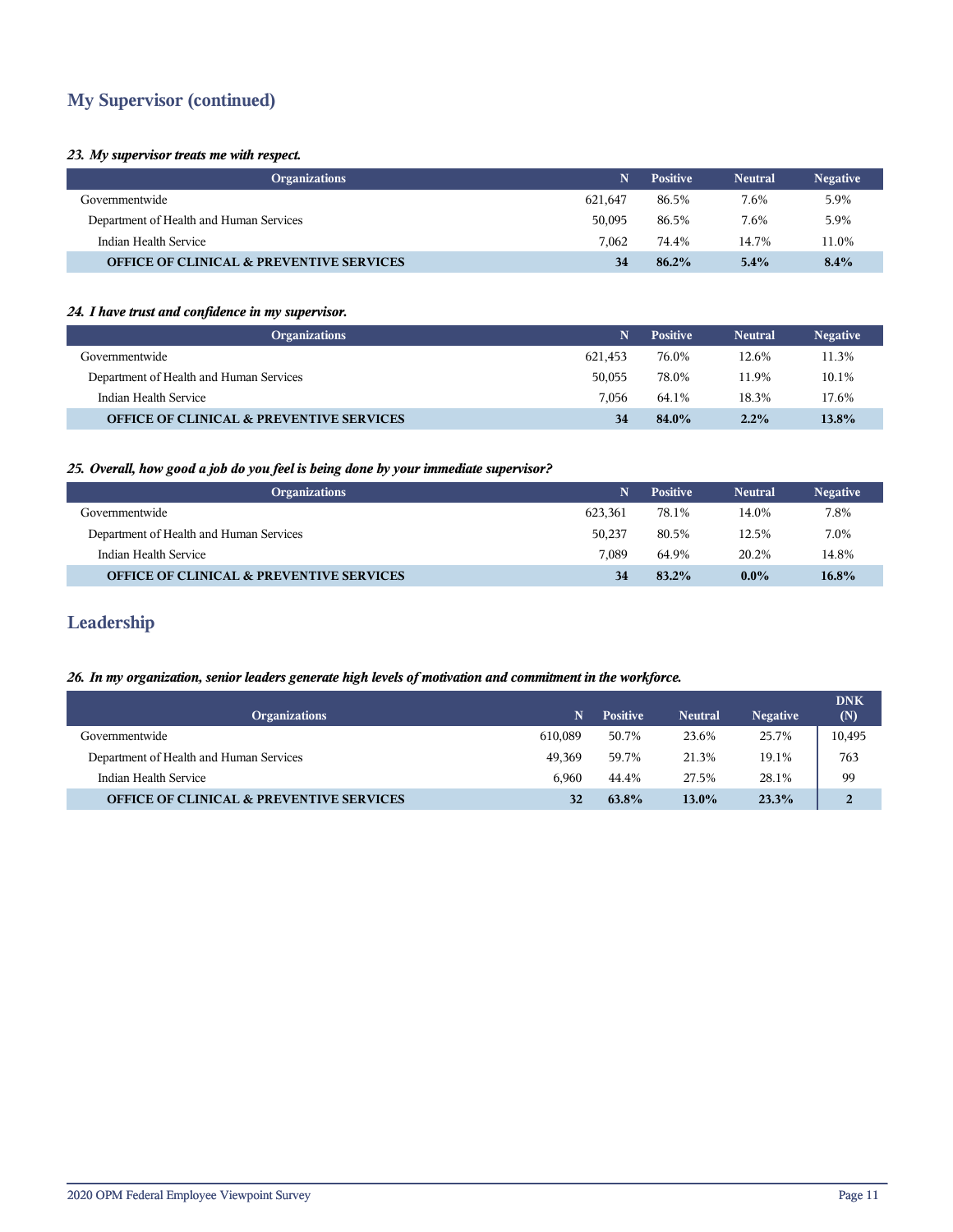## **Leadership (continued)**

#### *27. My organization's senior leaders maintain high standards of honesty and integrity.*

| <b>Organizations</b>                                | N       | <b>Positive</b> | <b>Neutral</b> | <b>Negative</b> | <b>DNK</b><br>(N) |
|-----------------------------------------------------|---------|-----------------|----------------|-----------------|-------------------|
| Governmentwide                                      | 589.211 | 61.0%           | 21.5%          | 17.5%           | 28,542            |
| Department of Health and Human Services             | 47.938  | 65.2%           | 20.2%          | 14.6%           | 1,988             |
| Indian Health Service                               | 6.819   | 49.6%           | 28.2%          | 22.3%           | 218               |
| <b>OFFICE OF CLINICAL &amp; PREVENTIVE SERVICES</b> | 32      | $69.6\%$        | 18.8%          | $11.6\%$        | 2                 |

#### *28. Managers communicate the goals of the organization.*

| <b>Organizations</b>                                | N       | <b>Positive</b> | <b>Neutral</b> | <b>Negative</b> | <b>DNK</b><br>(N) |
|-----------------------------------------------------|---------|-----------------|----------------|-----------------|-------------------|
| Governmentwide                                      | 613.083 | 67.6%           | 17.3%          | 15.1%           | 5,087             |
| Department of Health and Human Services             | 49.536  | 72.9%           | 15.5%          | 11.6%           | 405               |
| Indian Health Service                               | 6.925   | 53.6%           | 24.1%          | 22.2%           | 92                |
| <b>OFFICE OF CLINICAL &amp; PREVENTIVE SERVICES</b> | 34      | 80.2%           | $5.0\%$        | 14.8%           | $\bf{0}$          |

#### *29. Managers promote communication among different work units (for example, about projects, goals, needed resources).*

| <b>Organizations</b>                                | N       | <b>Positive</b> | <b>Neutral</b> | <b>Negative</b> | <b>DNK</b><br>(N) |
|-----------------------------------------------------|---------|-----------------|----------------|-----------------|-------------------|
| Governmentwide                                      | 608,353 | 60.1%           | 19.8%          | 20.1%           | 11,890            |
| Department of Health and Human Services             | 49.156  | 66.0%           | 18.0%          | 16.1%           | 904               |
| Indian Health Service                               | 6.932   | 47.2%           | 25.5%          | 27.3%           | 115               |
| <b>OFFICE OF CLINICAL &amp; PREVENTIVE SERVICES</b> | 31      | $60.7\%$        | $5.0\%$        | 34.3%           | 3                 |

#### *30. Overall, how good a job do you feel is being done by the manager directly above your immediate supervisor?*

| <b>Organizations</b>                                | N       | <b>Positive</b> | <b>Neutral</b> | <b>Negative</b> | <b>DNK</b><br>(N) |
|-----------------------------------------------------|---------|-----------------|----------------|-----------------|-------------------|
| Governmentwide                                      | 584.531 | 66.8%           | 20.0%          | 13.2%           | 34,681            |
| Department of Health and Human Services             | 47.547  | 71.7%           | 18.0%          | 10.2%           | 2,522             |
| Indian Health Service                               | 6.597   | 53.6%           | 27.2%          | 19.2%           | 450               |
| <b>OFFICE OF CLINICAL &amp; PREVENTIVE SERVICES</b> | 30      | 72.0%           | 13.8%          | 14.2%           |                   |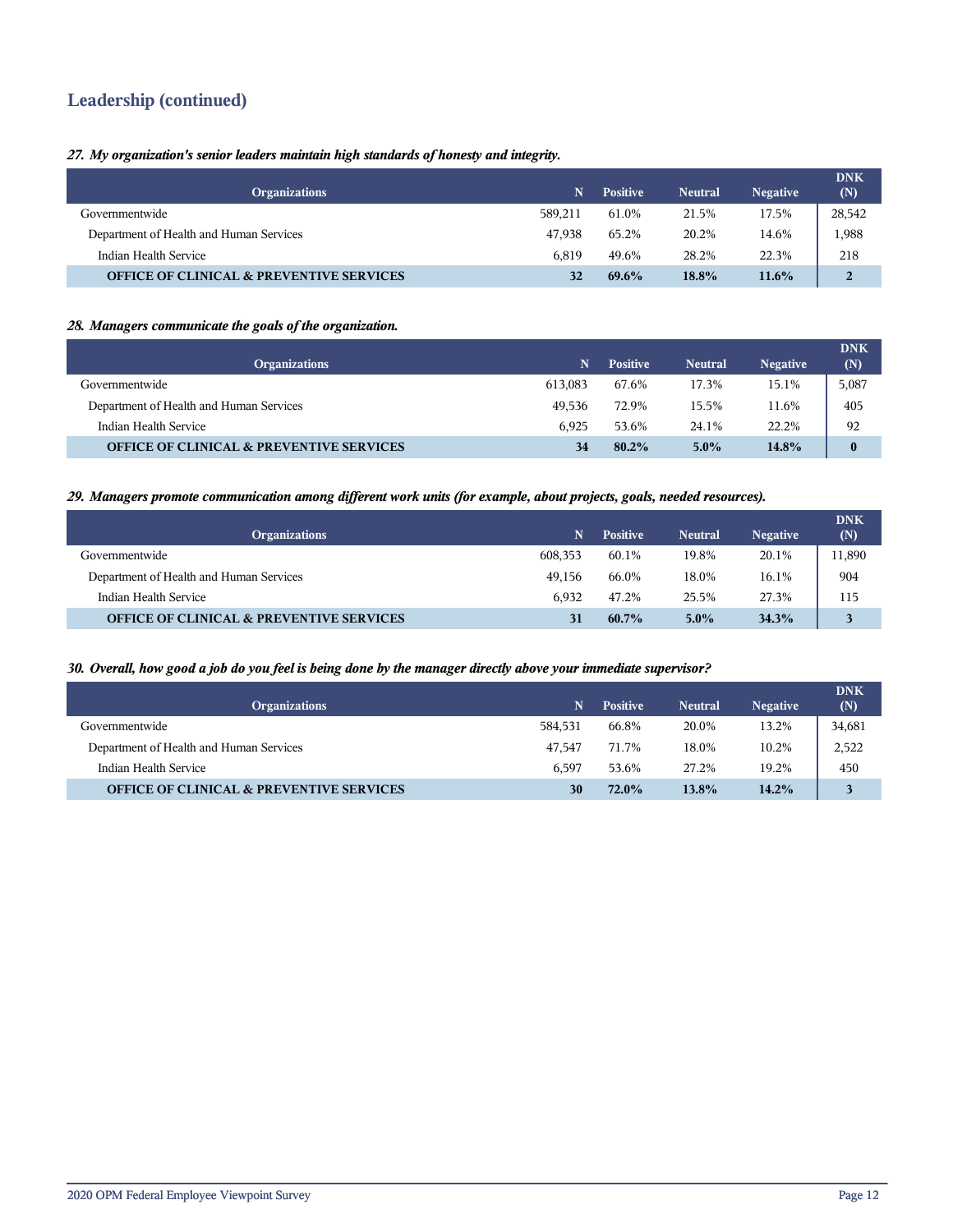## **Leadership (continued)**

#### *31. I have a high level of respect for my organization's senior leaders.*

| <b>Organizations</b>                                | N       | <b>Positive</b> | <b>Neutral</b> | <b>Negative</b> | <b>DNK</b><br>(N) |
|-----------------------------------------------------|---------|-----------------|----------------|-----------------|-------------------|
| Governmentwide                                      | 610.973 | 61.8%           | 21.2%          | 17.0%           | 8,107             |
| Department of Health and Human Services             | 49.475  | 68.2%           | 18.6%          | 13.1%           | 582               |
| Indian Health Service                               | 6.898   | 57.5%           | 24.9%          | 17.6%           | 145               |
| <b>OFFICE OF CLINICAL &amp; PREVENTIVE SERVICES</b> |         | 68.2%           | $18.2\%$       | 13.6%           | $\bf{0}$          |

#### *32. Senior leaders demonstrate support for Work-Life programs.*

| <b>Organizations</b>                                | N       | <b>Positive</b> | <b>Neutral</b> | <b>Negative</b> | <b>DNK</b><br>(N) |
|-----------------------------------------------------|---------|-----------------|----------------|-----------------|-------------------|
| Governmentwide                                      | 574.976 | 64.2%           | 22.0%          | 13.8%           | 43,872            |
| Department of Health and Human Services             | 47.236  | 72.8%           | 17.8%          | 9.4%            | 2,809             |
| Indian Health Service                               | 6.300   | 47.6%           | 33.3%          | 19.1%           | 735               |
| <b>OFFICE OF CLINICAL &amp; PREVENTIVE SERVICES</b> | 29      | 68.3%           | 19.0%          | 12.8%           | 4                 |

## **My Satisfaction**

#### *33. How satisfied are you with your involvement in decisions that affect your work?*

| <b>Organizations</b>                                | N       | <b>Positive</b> | <b>Neutral</b> | <b>Negative</b> |
|-----------------------------------------------------|---------|-----------------|----------------|-----------------|
| Governmentwide                                      | 615.320 | 57.9%           | 21.8%          | 20.2%           |
| Department of Health and Human Services             | 49.876  | 63.1%           | 20.5%          | 16.4%           |
| Indian Health Service                               | 7.004   | 52.5%           | 27.3%          | 20.3%           |
| <b>OFFICE OF CLINICAL &amp; PREVENTIVE SERVICES</b> | 33      | 58.7%           | 16.3%          | $25.0\%$        |

#### *34. How satisfied are you with the information you receive from management on what's going on in your organization?*

| <b>Organizations</b>                                |         | <b>Positive</b> | <b>Neutral</b> | <b>Negative</b> |
|-----------------------------------------------------|---------|-----------------|----------------|-----------------|
| Governmentwide                                      | 613.053 | 57.8%           | 20.6%          | 21.6%           |
| Department of Health and Human Services             | 49.702  | 64.3%           | 19.4%          | 16.3%           |
| Indian Health Service                               | 6.978   | 47.3%           | 27.3%          | 25.5%           |
| <b>OFFICE OF CLINICAL &amp; PREVENTIVE SERVICES</b> | 33      | $60.5\%$        | $15.9\%$       | 23.7%           |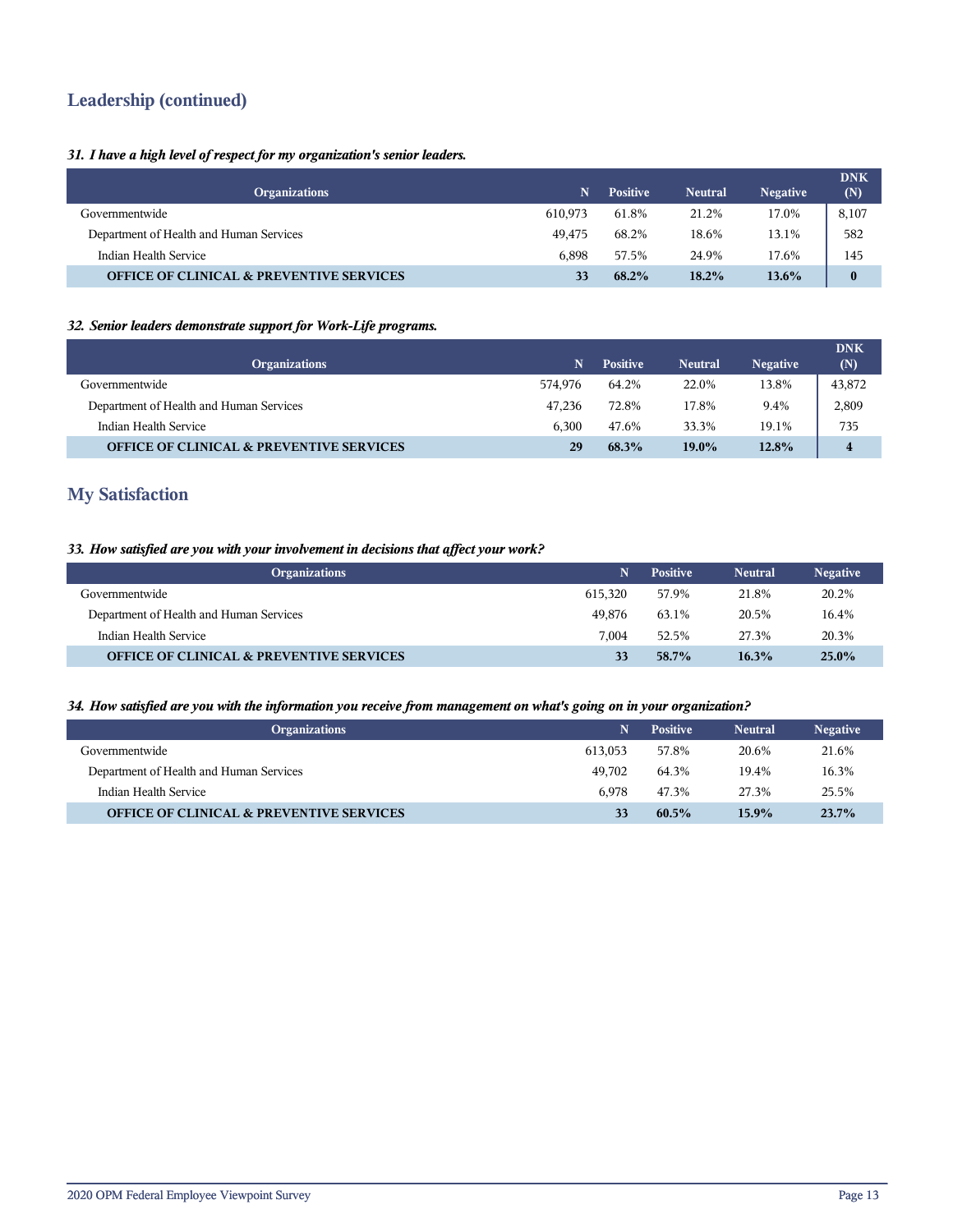## **My Satisfaction (continued)**

#### *35. How satisfied are you with the recognition you receive for doing a good job?*

| <b>Organizations</b>                                |         | <b>Positive</b> | <b>Neutral</b> | <b>Negative</b> |
|-----------------------------------------------------|---------|-----------------|----------------|-----------------|
| Governmentwide                                      | 612.519 | 58.7%           | 21.0%          | 20.2%           |
| Department of Health and Human Services             | 49.713  | 64.3%           | 19.5%          | 16.1%           |
| Indian Health Service                               | 6.971   | 45.0%           | 28.1%          | 26.9%           |
| <b>OFFICE OF CLINICAL &amp; PREVENTIVE SERVICES</b> | 33      | $60.3\%$        | 11.8%          | 27.9%           |

#### *36. Considering everything, how satisfied are you with your job?*

| <b>Organizations</b>                                |         | <b>Positive</b> | <b>Neutral</b> | <b>Negative</b> |
|-----------------------------------------------------|---------|-----------------|----------------|-----------------|
| Governmentwide                                      | 611.647 | 71.6%           | 15.4%          | 13.0%           |
| Department of Health and Human Services             | 49.653  | 76.6%           | 13.9%          | 9.5%            |
| Indian Health Service                               | 6.962   | 70.5%           | 18.5%          | 11.0%           |
| <b>OFFICE OF CLINICAL &amp; PREVENTIVE SERVICES</b> | 33      | $60.3\%$        | 21.4%          | $18.3\%$        |

#### *37. Considering everything, how satisfied are you with your pay?*

| <b>Organizations</b>                                |         | <b>Positive</b> | <b>Neutral</b> | <b>Negative</b> |
|-----------------------------------------------------|---------|-----------------|----------------|-----------------|
| Governmentwide                                      | 614.373 | 67.0%           | 15.0%          | 18.0%           |
| Department of Health and Human Services             | 49.813  | 69.8%           | 15.1%          | 15.1%           |
| Indian Health Service                               | 6.968   | 63.9%           | 18.5%          | 17.6%           |
| <b>OFFICE OF CLINICAL &amp; PREVENTIVE SERVICES</b> |         | $80.3\%$        | $15.2\%$       | $4.6\%$         |

#### *38. Considering everything, how satisfied are you with your organization?*

| <b>Organizations</b>                                |         | <b>Positive</b> | <b>Neutral</b> | <b>Negative</b> |
|-----------------------------------------------------|---------|-----------------|----------------|-----------------|
| Governmentwide                                      | 615.661 | 65.6%           | 18.9%          | 15.5%           |
| Department of Health and Human Services             | 49.886  | 72.6%           | 16.7%          | 10.7%           |
| Indian Health Service                               | 7.008   | 60.4%           | 24.9%          | 14.7%           |
| <b>OFFICE OF CLINICAL &amp; PREVENTIVE SERVICES</b> | 33      | 67.3%           | $17.7\%$       | $15.1\%$        |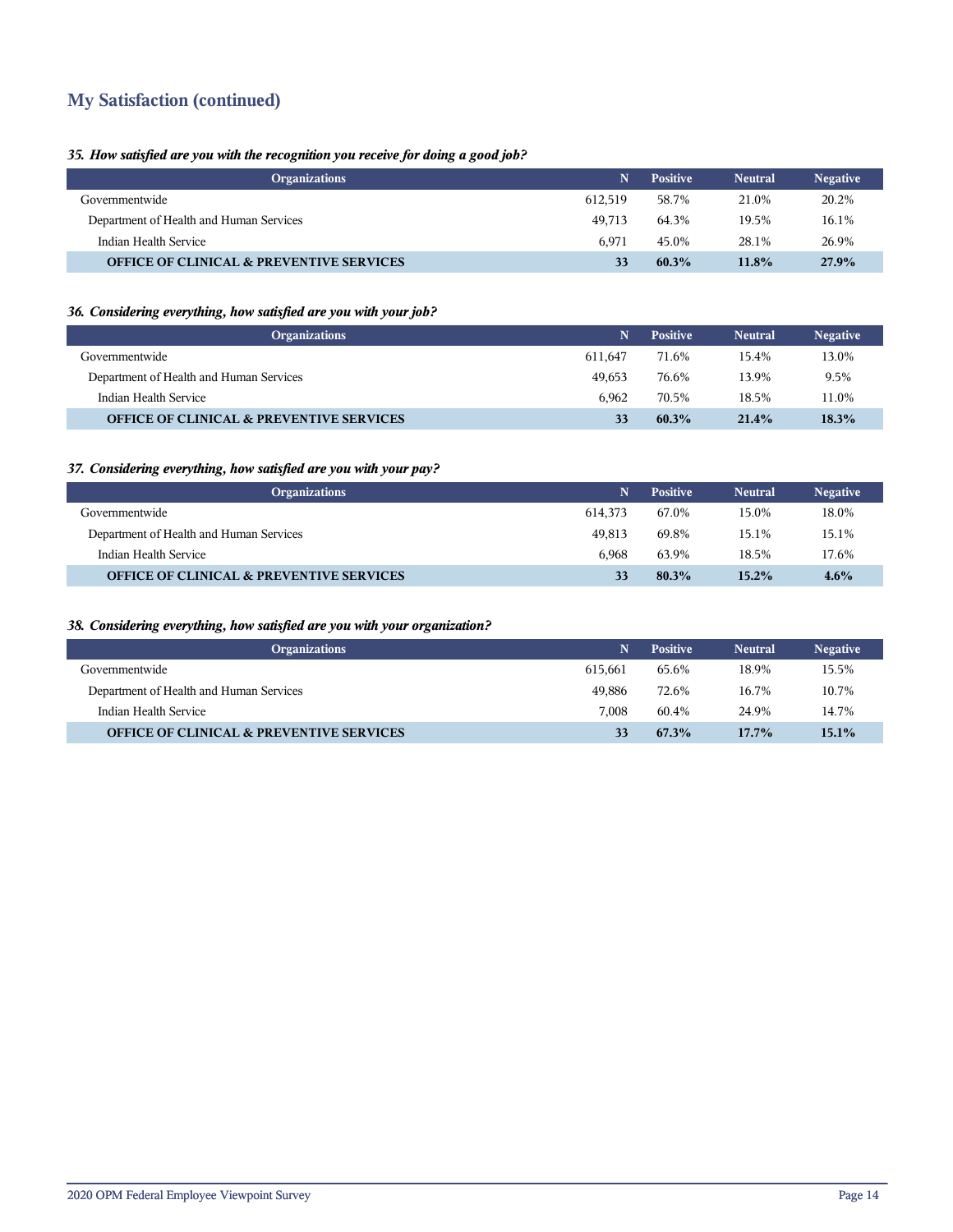## **Telework**

#### *40A. Please select the response that BEST describes your teleworking schedule (1) BEFORE the COVID-19 pandemic.*

|                                                     |             | <b>Telework</b>       |                              |                                     |                          |                                    |
|-----------------------------------------------------|-------------|-----------------------|------------------------------|-------------------------------------|--------------------------|------------------------------------|
| <b>Organizations</b>                                | $\mathbf N$ | Every<br>Work<br>Day. | $3-4$<br>Days<br>Per<br>Week | $1-2$ Days Only 1-2<br>Per.<br>Week | Days Per<br><b>Month</b> | <b>Very</b><br><b>Infrequently</b> |
| Governmentwide                                      | 606,230     | 3.2%                  | 5.3%                         | 15.5%                               | 5.0%                     | 12.8%                              |
| Department of Health and Human Services             | 49,449      | 4.8%                  | 8.8%                         | 37.4%                               | 5.7%                     | 11.6%                              |
| Indian Health Service                               | 6,817       | 3.2%                  | 1.2%                         | 2.5%                                | 0.5%                     | 3.1%                               |
| <b>OFFICE OF CLINICAL &amp; PREVENTIVE SERVICES</b> | 33          | 57.4%                 | $5.4\%$                      | 13.9%                               | 2.3%                     | 9.1%                               |

#### *40A. Please select the response that BEST describes your teleworking schedule (1) BEFORE the COVID-19 pandemic. (continued)*

|                                                     |         | Do Not Telework                                |                                   |                                              |                                  |  |
|-----------------------------------------------------|---------|------------------------------------------------|-----------------------------------|----------------------------------------------|----------------------------------|--|
| <b>Organizations</b>                                | N       | <b>Must Be</b><br>Physically<br><b>Present</b> | <b>Technical</b><br><b>Issues</b> | <b>Not</b><br>Approved to<br><b>Telework</b> | <b>Choose Not</b><br>to Telework |  |
| Governmentwide                                      | 606,230 | 23.7%                                          | 3.4%                              | 19.1%                                        | 11.8%                            |  |
| Department of Health and Human Services             | 49.449  | 13.1%                                          | 1.7%                              | 7.6%                                         | 9.3%                             |  |
| Indian Health Service                               | 6.817   | 48.8%                                          | 5.8%                              | 22.0%                                        | 12.9%                            |  |
| <b>OFFICE OF CLINICAL &amp; PREVENTIVE SERVICES</b> | 33      | $0.0\%$                                        | $4.6\%$                           | 2.3%                                         | $5.1\%$                          |  |

#### *40B. Please select the response that BEST describes your teleworking schedule (2) DURING the PEAK of the pandemic.*

|                                                     |         | <b>Telework</b>            |                              |                                      |                                        |                             |
|-----------------------------------------------------|---------|----------------------------|------------------------------|--------------------------------------|----------------------------------------|-----------------------------|
| <b>Organizations</b>                                |         | <b>Every</b><br>N Work Day | $3-4$<br>Days<br>Per<br>Week | $1-2$<br>Days<br>Per.<br><b>Week</b> | Only $1-2$<br>Days Per<br><b>Month</b> | Very<br><b>Infrequently</b> |
| Governmentwide                                      | 608,111 | 59.0%                      | 9.5%                         | 5.2%                                 | 1.0%                                   | 3.3%                        |
| Department of Health and Human Services             | 49,362  | 75.3%                      | 4.8%                         | 2.5%                                 | 0.5%                                   | 1.7%                        |
| Indian Health Service                               | 6,855   | 18.3%                      | 4.8%                         | 3.3%                                 | 1.0%                                   | 4.0%                        |
| <b>OFFICE OF CLINICAL &amp; PREVENTIVE SERVICES</b> | 33      | 100.0%                     | $0.0\%$                      | $0.0\%$                              | $0.0\%$                                | $0.0\%$                     |

#### *40B. Please select the response that BEST describes your teleworking schedule (2) DURING the PEAK of the pandemic. (continued)*

|                                                     |             | Do Not Telework                                |                                   |                                              |                                  |  |
|-----------------------------------------------------|-------------|------------------------------------------------|-----------------------------------|----------------------------------------------|----------------------------------|--|
| <b>Organizations</b>                                | $\mathbf N$ | <b>Must Be</b><br><b>Physically</b><br>Present | <b>Technical</b><br><b>Issues</b> | <b>Not</b><br>Approved to<br><b>Telework</b> | <b>Choose Not</b><br>to Telework |  |
| Governmentwide                                      | 608,111     | 16.0%                                          | 1.6%                              | 2.2%                                         | 2.2%                             |  |
| Department of Health and Human Services             | 49,362      | 9.7%                                           | 1.3%                              | 2.2%                                         | 2.0%                             |  |
| Indian Health Service                               | 6.855       | 43.6%                                          | 5.9%                              | 10.6%                                        | 8.6%                             |  |
| <b>OFFICE OF CLINICAL &amp; PREVENTIVE SERVICES</b> | 33          | $0.0\%$                                        | $0.0\%$                           | $0.0\%$                                      | $0.0\%$                          |  |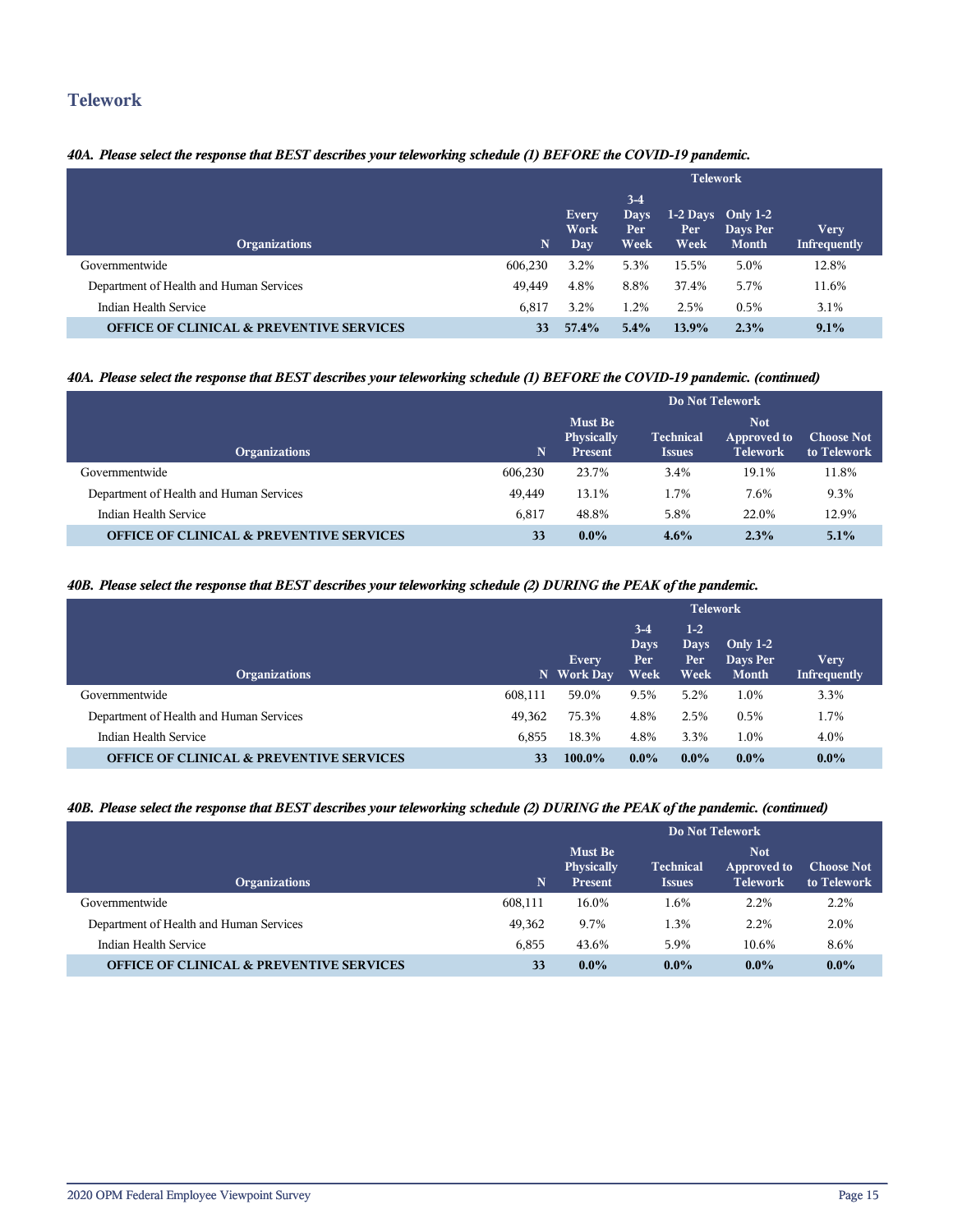## **Telework (continued)**

#### *40C. Please select the response that BEST describes your teleworking schedule (3) AS OF the date you responded to this survey.*

|                                                     |         | <b>Telework</b>             |                           |                                      |                                        |                      |
|-----------------------------------------------------|---------|-----------------------------|---------------------------|--------------------------------------|----------------------------------------|----------------------|
| <b>Organizations</b>                                | N,      | Every<br>Work<br><b>Day</b> | $3-4$ Days<br>Per<br>Week | $1-2$<br><b>Days</b><br>Per.<br>Week | Only $1-2$<br>Days Per<br><b>Month</b> | Very<br>Infrequently |
| Governmentwide                                      | 604.562 | 47.3%                       | 11.6%                     | 8.0%                                 | 1.7%                                   | 3.9%                 |
| Department of Health and Human Services             | 49.303  | 69.8%                       | 7.3%                      | 4.1%                                 | $0.8\%$                                | 1.8%                 |
| Indian Health Service                               | 6.783   | 15.6%                       | 4.4%                      | 3.4%                                 | 1.0%                                   | 3.3%                 |
| <b>OFFICE OF CLINICAL &amp; PREVENTIVE SERVICES</b> | 33      | 88.4%                       | 2.3%                      | 9.3%                                 | $0.0\%$                                | $0.0\%$              |

#### *40C. Please select the response that BEST describes your teleworking schedule (3) AS OF the date you responded to this survey. (continued)*

|                                                     |         | Do Not Telework                         |                                   |                                              |                                  |  |
|-----------------------------------------------------|---------|-----------------------------------------|-----------------------------------|----------------------------------------------|----------------------------------|--|
| <b>Organizations</b>                                | N       | Must Be<br>Physically<br><b>Present</b> | <b>Technical</b><br><b>Issues</b> | <b>Not</b><br>Approved to<br><b>Telework</b> | <b>Choose Not</b><br>to Telework |  |
| Governmentwide                                      | 604,562 | 18.3%                                   | 1.7%                              | 3.9%                                         | 3.5%                             |  |
| Department of Health and Human Services             | 49,303  | 10.3%                                   | 1.3%                              | 2.2%                                         | 2.4%                             |  |
| Indian Health Service                               | 6.783   | 45.5%                                   | 5.7%                              | 11.0%                                        | 10.0%                            |  |
| <b>OFFICE OF CLINICAL &amp; PREVENTIVE SERVICES</b> | 33      | $0.0\%$                                 | $0.0\%$                           | $0.0\%$                                      | $0.0\%$                          |  |

## **Work-Life**

#### *58. How satisfied are you with the Telework program in your agency?*

| <b>Organizations</b>                                | N.      | <b>Positive</b> | <b>Neutral</b> | <b>Negative</b> | <b>Choose Not</b><br>to<br>Participate<br>(N) | <b>Not</b><br>Available<br>to Me<br>(N) | <b>Unaware</b><br>of<br>Program<br>(N) |
|-----------------------------------------------------|---------|-----------------|----------------|-----------------|-----------------------------------------------|-----------------------------------------|----------------------------------------|
| Governmentwide                                      | 512.728 | 78.4%           | 11.5%          | 10.1%           | 9,996                                         | 70,318                                  | 5,155                                  |
| Department of Health and Human Services             | 44.721  | 87.7%           | 7.1%           | 5.2%            | 678                                           | 3,281                                   | 319                                    |
| Indian Health Service                               | 3.309   | 60.8%           | 25.6%          | 13.6%           | 396                                           | 2,764                                   | 267                                    |
| <b>OFFICE OF CLINICAL &amp; PREVENTIVE SERVICES</b> | 33      | 86.8%           | 8.6%           | $4.6\%$         | $\boldsymbol{0}$                              | $\bf{0}$                                | $\bf{0}$                               |

#### *59. Which of the following Work-Life programs have you participated in or used at your agency within the last 12 months? (Mark all that apply)*

| <b>Organizations</b>                                          | N.      | <b>Alternative</b><br>Work<br><b>Schedules</b> | <b>Health and</b><br><b>Wellness</b><br><b>Programs</b> | <b>Employee</b><br><b>Assistance</b><br>Program - EAP | <b>Child</b><br>Care<br><b>Programs</b> | <b>Elder</b><br>Care<br><b>Programs</b> | <b>None</b><br>Listed |
|---------------------------------------------------------------|---------|------------------------------------------------|---------------------------------------------------------|-------------------------------------------------------|-----------------------------------------|-----------------------------------------|-----------------------|
|                                                               |         |                                                |                                                         |                                                       |                                         |                                         |                       |
| Governmentwide                                                | 594.723 | 48.8%                                          | 18.9%                                                   | 5.6%                                                  | 2.8%                                    | 0.5%                                    | 41.6%                 |
| Department of Health and Human Services                       | 48.694  | 40.9%                                          | 30.4%                                                   | 7.1%                                                  | 3.5%                                    | 1.2%                                    | 40.3%                 |
| Indian Health Service                                         | 6.700   | 26.8%                                          | 29.5%                                                   | 5.3%                                                  | 0.8%                                    | 0.5%                                    | 52.0%                 |
| <b>OFFICE OF CLINICAL &amp; PREVENTIVE</b><br><b>SERVICES</b> | 32      | $14.7\%$                                       | $17.7\%$                                                | 6.1%                                                  | $4.0\%$                                 | $0.0\%$                                 | 75.9%                 |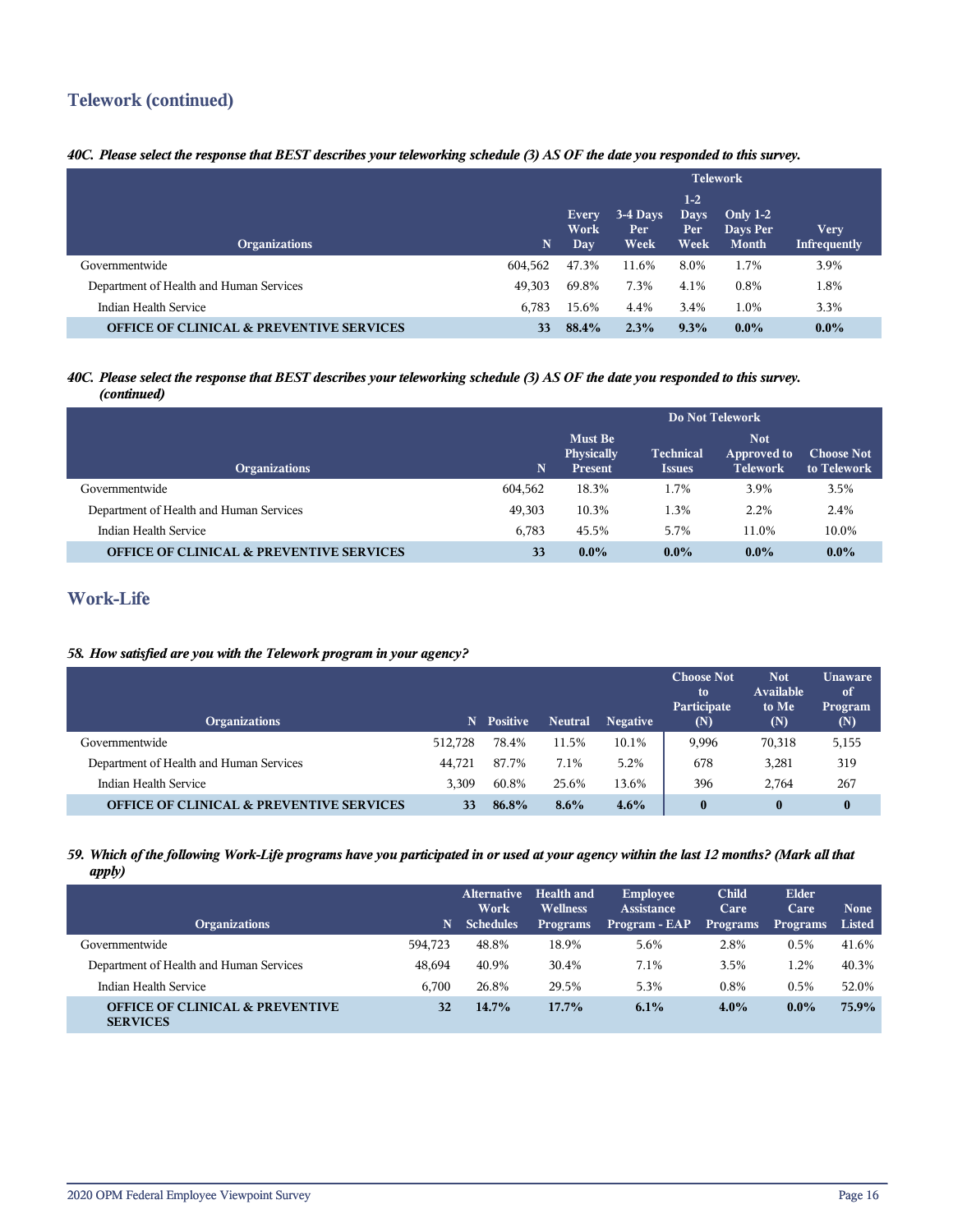## **Work-Life (continued)**

*60. How satisfied are you with the following Work-Life programs in your agency? Alternative Work Schedules (for example, compressed work schedule, flexible work schedule)*

| <b>Organizations</b>                                |         | N Positive | <b>Neutral</b> | <b>Negative</b> | <b>Choose Not</b><br>to<br>Participate<br>(N) | <b>Not</b><br>Available<br>to Me<br>(N) | <b>Unaware of</b><br><b>Programs</b><br>(N) |
|-----------------------------------------------------|---------|------------|----------------|-----------------|-----------------------------------------------|-----------------------------------------|---------------------------------------------|
| Governmentwide                                      | 420.768 | 82.5%      | 12.1%          | 5.4%            | 92,389                                        | 67,807                                  | 14,558                                      |
| Department of Health and Human Services             | 30.784  | 83.8%      | 12.1%          | 4.1%            | 11,534                                        | 5,095                                   | 1,326                                       |
| Indian Health Service                               | 3.562   | 63.6%      | 25.6%          | 10.8%           | 608                                           | 2.066                                   | 468                                         |
| <b>OFFICE OF CLINICAL &amp; PREVENTIVE SERVICES</b> | 19      | $51.1\%$   | 44.9%          | $4.0\%$         | 6                                             | 5                                       |                                             |

*61. How satisfied are you with the following Work-Life programs in your agency? Health and Wellness Programs (for example, onsite exercise, flu vaccination, medical screening, CPR training, health and wellness fair)*

| <b>Organizations</b>                                |         | N Positive | <b>Neutral</b> | <b>Negative</b> | <b>Choose Not</b><br>to<br>Participate<br>(N) | <b>Not</b><br><b>Available</b><br>to Me<br>(N) | Unaware of<br><b>Programs</b><br>(N) |
|-----------------------------------------------------|---------|------------|----------------|-----------------|-----------------------------------------------|------------------------------------------------|--------------------------------------|
| Governmentwide                                      | 366,652 | 63.8%      | 27.1%          | 9.1%            | 125,421                                       | 54,613                                         | 44,877                               |
| Department of Health and Human Services             | 35.765  | 80.4%      | 16.1%          | 3.4%            | 9,437                                         | 1,684                                          | 1,539                                |
| Indian Health Service                               | 5.399   | 68.3%      | 25.0%          | 6.7%            | 399                                           | 500                                            | 359                                  |
| <b>OFFICE OF CLINICAL &amp; PREVENTIVE SERVICES</b> | 21      | 53.4%      | 42.8%          | $3.8\%$         | 6                                             | 4                                              | $\overline{2}$                       |

*62. How satisfied are you with the following Work-Life programs in your agency? Employee Assistance Program - EAP (for example, short-term counseling, referral services, legal services, education services)*

| <b>Organizations</b>                                | N.      | <b>Positive</b> | Neutral | <b>Negative</b> | <b>Choose Not</b><br>to<br>Participate<br>(N) | <b>Not</b><br>Available<br>to Me<br>(N) | Unaware of<br><b>Programs</b><br>(N) |
|-----------------------------------------------------|---------|-----------------|---------|-----------------|-----------------------------------------------|-----------------------------------------|--------------------------------------|
| Governmentwide                                      | 270.883 | 51.1%           | 42.7%   | 6.3%            | 266,695                                       | 13,796                                  | 42,632                               |
| Department of Health and Human Services             | 21.027  | 58.5%           | 36.6%   | 4.9%            | 23,962                                        | 711                                     | 2,846                                |
| Indian Health Service                               | 3.645   | 45.2%           | 47.7%   | 7.1%            | 2.004                                         | 346                                     | 708                                  |
| <b>OFFICE OF CLINICAL &amp; PREVENTIVE SERVICES</b> | 17      | 20.8%           | 63.4%   | 15.8%           | 14                                            | $\bf{0}$                                | $\overline{2}$                       |

*63. How satisfied are you with the following Work-Life programs in your agency? Child Care Programs (for example, child care center, parenting classes and support groups, back-up care, subsidy, flexible spending account)*

| <b>Organizations</b>                                |         | N Positive | <b>Neutral</b> | <b>Negative</b> | <b>Choose Not</b><br>to<br>Participate<br>(N) | <b>Not</b><br>Available<br>to Me<br>(N) | Unaware of<br><b>Programs</b><br>(N) |
|-----------------------------------------------------|---------|------------|----------------|-----------------|-----------------------------------------------|-----------------------------------------|--------------------------------------|
| Governmentwide                                      | 174.140 | 36.9%      | 55.6%          | 7.5%            | 300,375                                       | 55,448                                  | 63,609                               |
| Department of Health and Human Services             | 13.821  | 46.2%      | 47.8%          | 5.9%            | 27.328                                        | 3,402                                   | 3,934                                |
| Indian Health Service                               | 2.057   | 28.1%      | 61.8%          | 10.1%           | 1,813                                         | 1,430                                   | 1,396                                |
| <b>OFFICE OF CLINICAL &amp; PREVENTIVE SERVICES</b> | 12      | $11.6\%$   | $65.6\%$       | 22.8%           | 13                                            |                                         | 6                                    |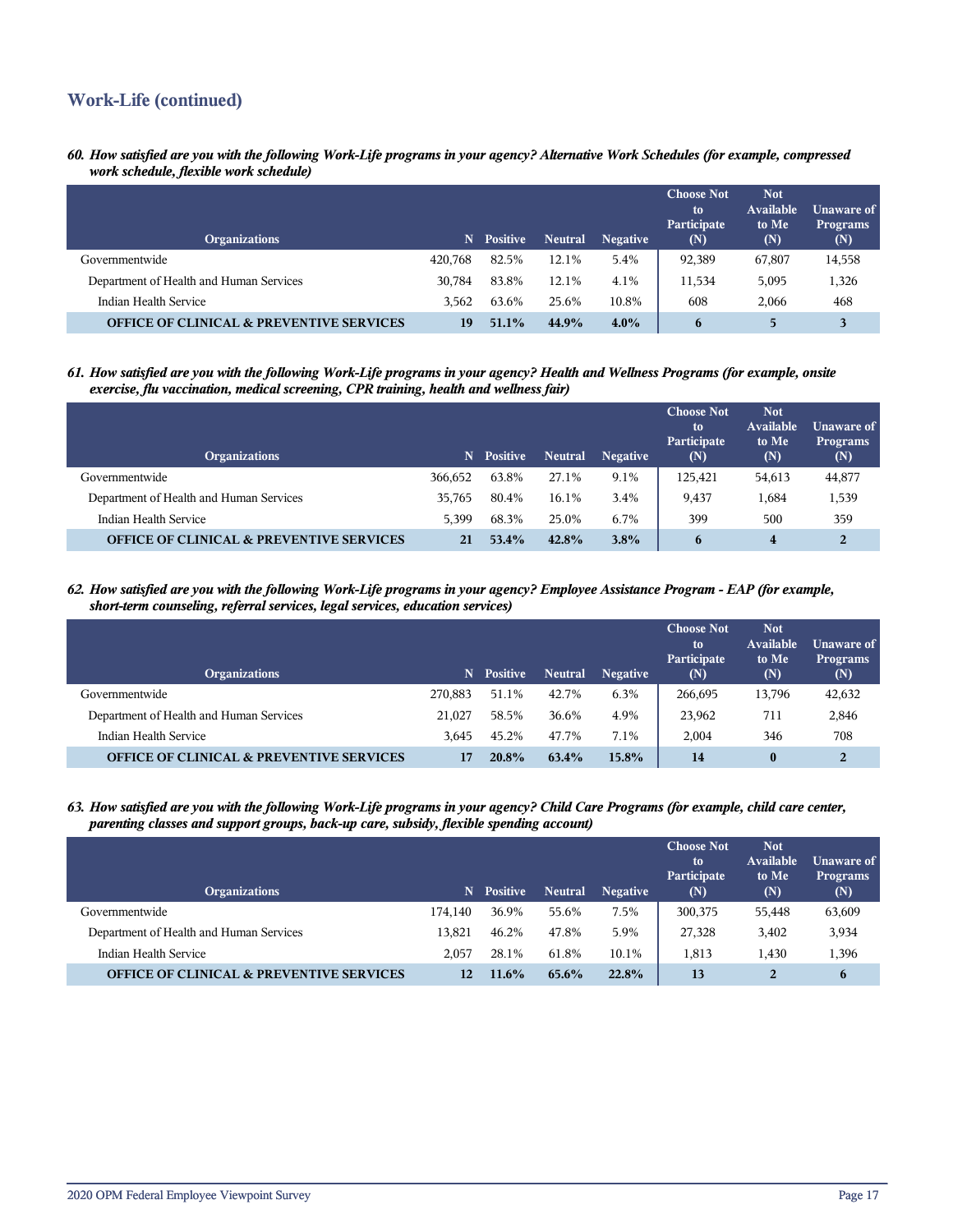## **Work-Life (continued)**

*64. How satisfied are you with the following Work-Life programs in your agency? Elder Care Programs (for example, elder/adult care, support groups, resources)*

| <b>Organizations</b>                                | N       | <b>Positive</b> | <b>Neutral</b> | <b>Negative</b> | <b>Choose Not</b><br>to<br>Participate<br>(N) | <b>Not</b><br>Available<br>to Me<br>(N) | Unaware of<br><b>Programs</b><br>(N) |
|-----------------------------------------------------|---------|-----------------|----------------|-----------------|-----------------------------------------------|-----------------------------------------|--------------------------------------|
| Governmentwide                                      | 140.850 | 28.5%           | 66.2%          | 5.3%            | 298,503                                       | 49.768                                  | 101,189                              |
| Department of Health and Human Services             | 11.116  | 38.8%           | 57.2%          | 4.0%            | 27,995                                        | 2,909                                   | 6,319                                |
| Indian Health Service                               | 1,956   | 26.6%           | 64.6%          | 8.8%            | 1,761                                         | 1,290                                   | 1,659                                |
| <b>OFFICE OF CLINICAL &amp; PREVENTIVE SERVICES</b> | 10      | $0.0\%$         | $80.2\%$       | 19.8%           | 13                                            |                                         | 7                                    |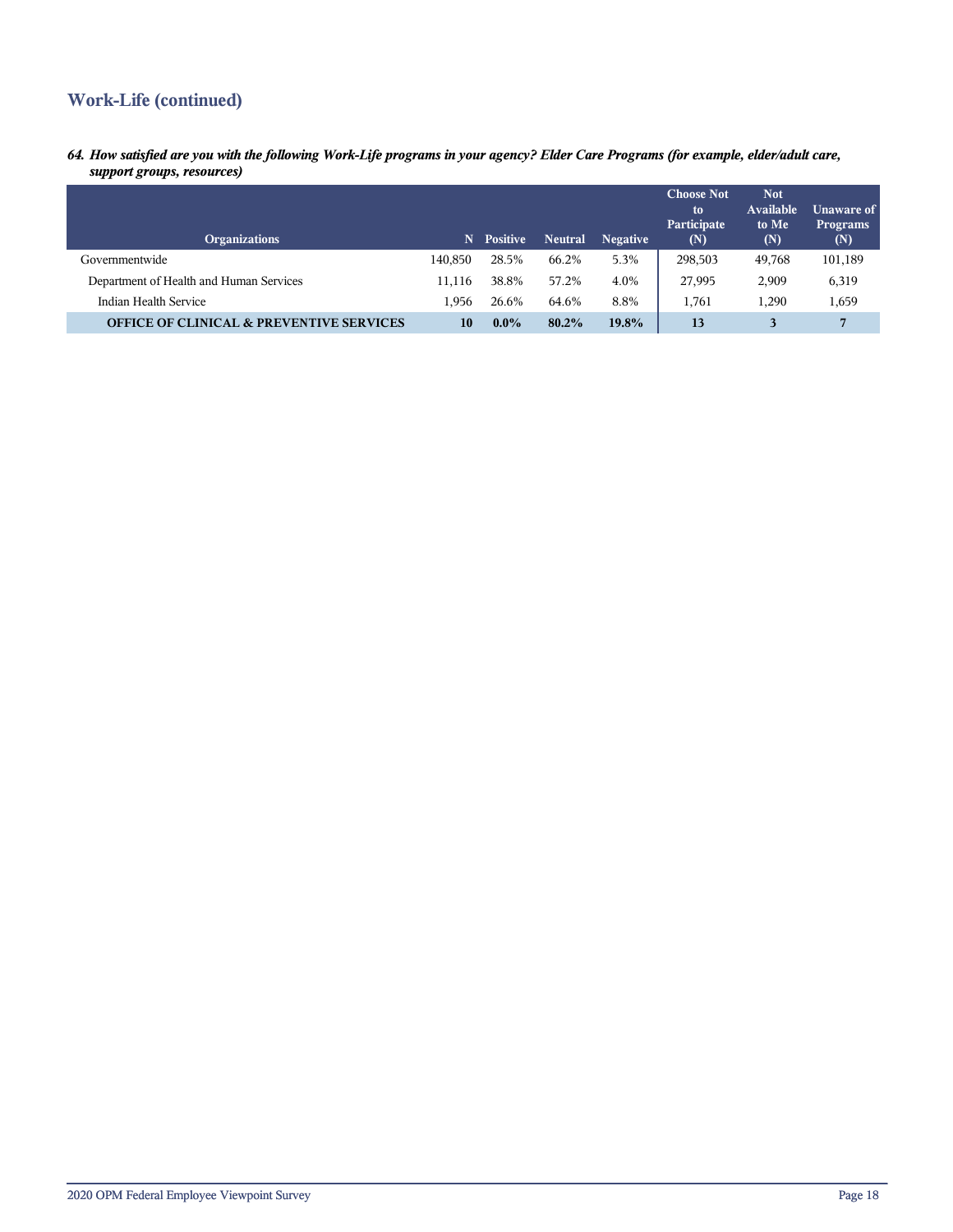## **My Employment Demographics**

#### *Where do you work?*

| Response                                           | $\frac{0}{0}$ |
|----------------------------------------------------|---------------|
| Headquarters                                       | 56.3%         |
| Field                                              | 3.1%          |
| Full-time telework (e.g., home office, telecenter) | 40.6%         |

#### *What is your supervisory status?*

| <b>Response</b> | $\frac{0}{0}$ |
|-----------------|---------------|
| Senior Leader   | 3.0%          |
| Manager         | 3.0%          |
| Supervisor      | 18.2%         |
| Team Leader     | 9.1%          |
| Non-Supervisor  | 66.7%         |
|                 |               |

#### *What is your pay category/grade?*

| <b>Response</b>                                      | $\frac{0}{0}$ |
|------------------------------------------------------|---------------|
| Federal Wage System                                  | $0.0\%$       |
| GS 1-6                                               | 3.0%          |
| GS 7-12                                              | 30.3%         |
| GS 13-15                                             | 57.6%         |
| Senior Executive Service                             | 3.0%          |
| Senior Level (SL) or Scientific or Professional (ST) | $0.0\%$       |
| Other                                                | 6.1%          |

#### *What is your US military service status?*

| Response                                | $\frac{0}{0}$ |
|-----------------------------------------|---------------|
| No Prior Military Service               | 75.8%         |
| Currently in National Guard or Reserves | $0.0\%$       |
| Retired                                 | 9.1%          |
| Separated or Discharged                 | 15.2%         |

Note: Percentages for demographic questions are unweighted.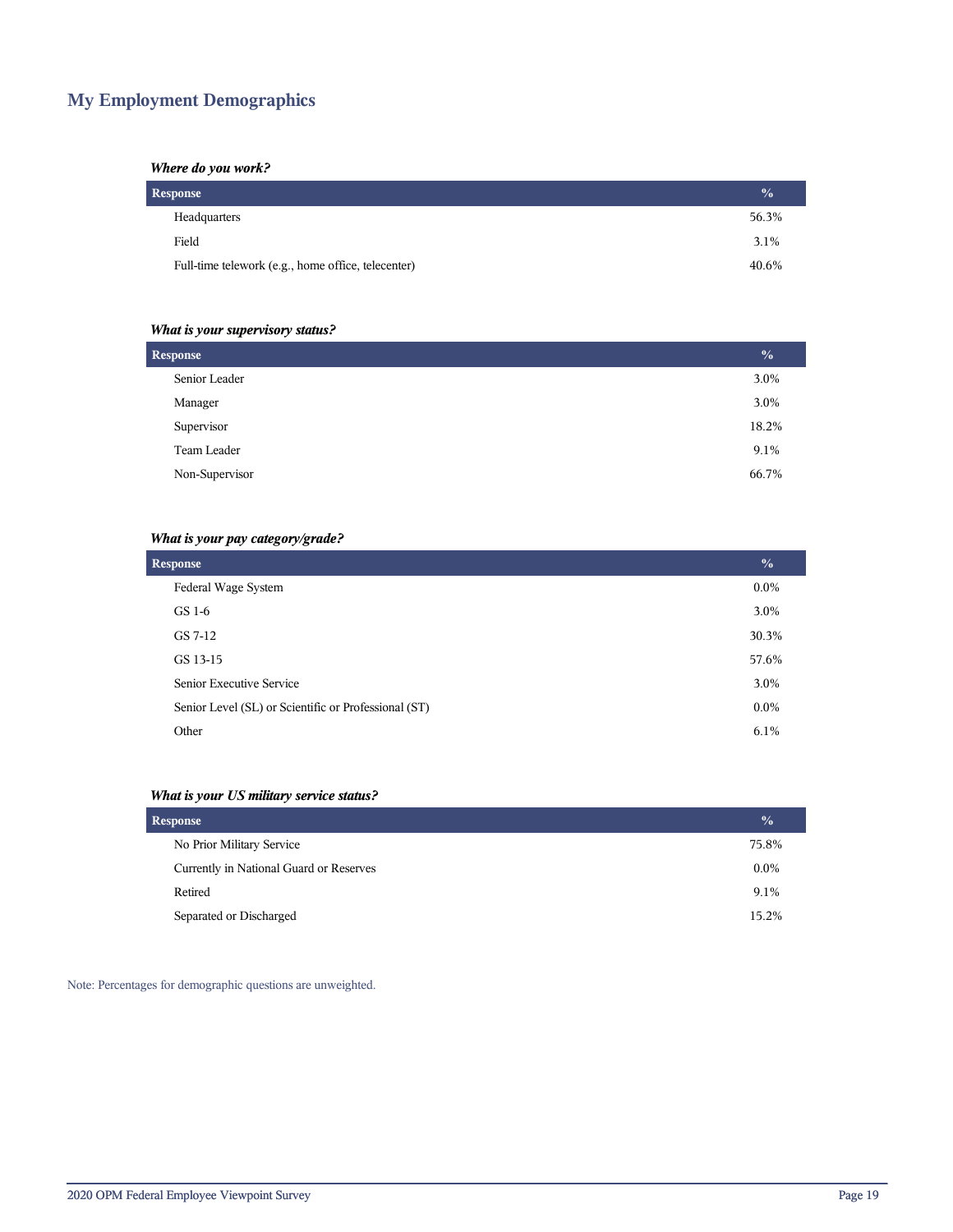## **My Employment Demographics (continued)**

#### *Are you:*

| <b>Response</b>                                                                                                                              | $\frac{0}{0}$ |
|----------------------------------------------------------------------------------------------------------------------------------------------|---------------|
| The spouse of a current active duty service member of the U.S. Armed Forces                                                                  | 3.0%          |
| The spouse of a service member who retired or separated from active duty in the U.S. Armed Forces with a<br>disability rating of 100 percent | $0.0\%$       |
| The widow(er) of a service member killed while on active duty in the U.S. Armed Forces                                                       | $0.0\%$       |
| None of the categories listed                                                                                                                | 97.0%         |

#### *Have you been hired under the Military Spouse Non-Competitive Hiring Authority?*

| Response |                                                                                                                 |  |   |  |   | $\frac{0}{0}$ |
|----------|-----------------------------------------------------------------------------------------------------------------|--|---|--|---|---------------|
| Yes      |                                                                                                                 |  |   |  |   | $0.0\%$       |
| No       |                                                                                                                 |  |   |  |   | 100.0%        |
|          | the contract of the contract of the contract of the contract of the contract of the contract of the contract of |  | . |  | . |               |

*Note: If the response to the previous question on if you are a military spouse was "None of the categories listed," this item was skipped.*

#### *How long have you been with the Federal Government (excluding military service)?*

| <b>Response</b>    | $\frac{0}{0}$ |
|--------------------|---------------|
| Less than 1 year   | $0.0\%$       |
| 1 to 3 years       | 12.5%         |
| 4 to 5 years       | 12.5%         |
| 6 to 10 years      | 37.5%         |
| 11 to 14 years     | 6.3%          |
| 15 to 20 years     | 6.3%          |
| More than 20 years | 25.0%         |

#### *How long have you been with your current agency (for example, Department of Justice, Environmental Protection Agency)?*

| <b>Response</b>    | $\frac{0}{0}$ |
|--------------------|---------------|
| Less than 1 year   | $0.0\%$       |
| 1 to 3 years       | 18.2%         |
| 4 to 5 years       | 21.2%         |
| 6 to 10 years      | 24.2%         |
| 11 to 14 years     | 6.1%          |
| 15 to 20 years     | $6.1\%$       |
| More than 20 years | 24.2%         |

Note: Percentages for demographic questions are unweighted.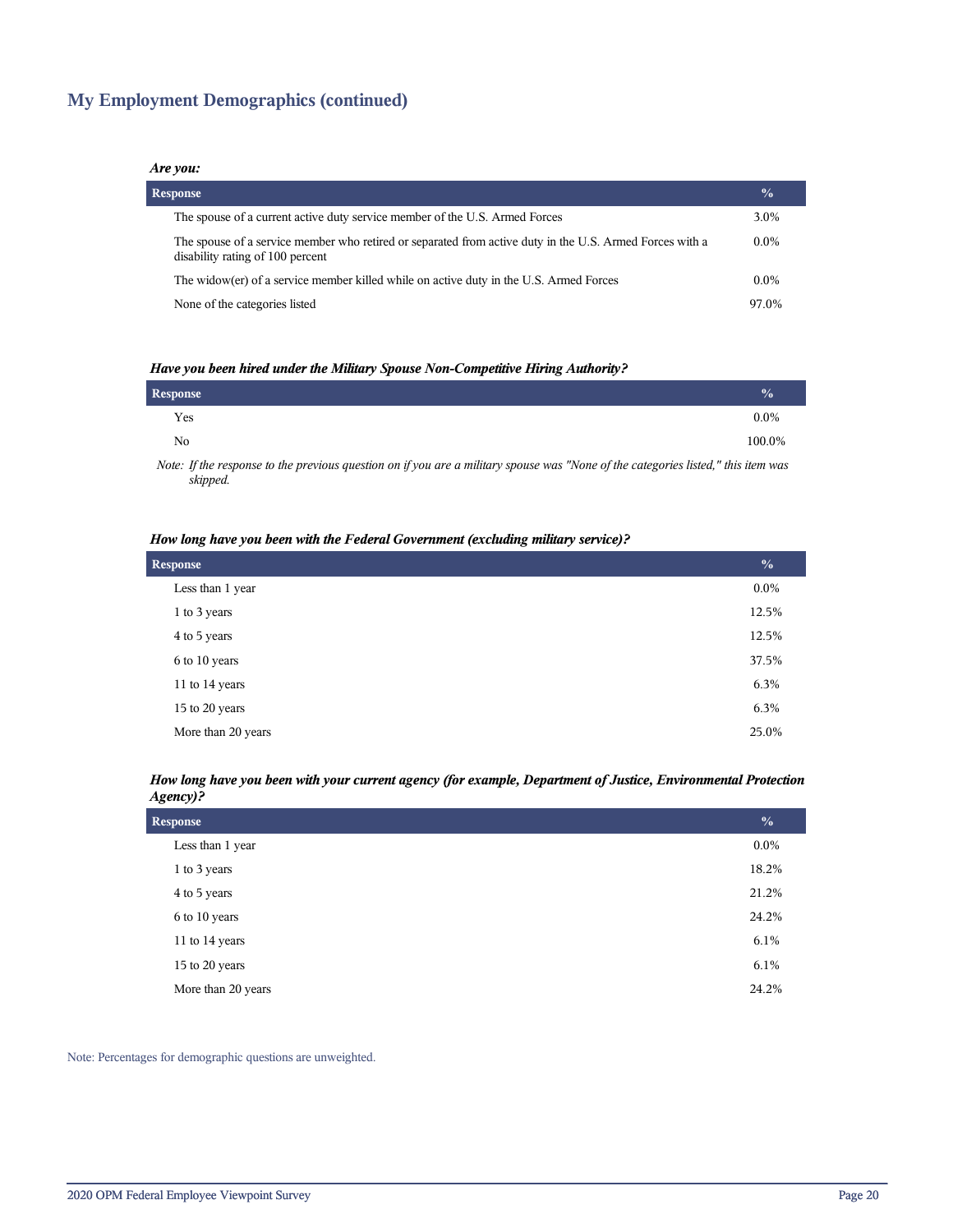## **My Employment Demographics (continued)**

#### *Are you considering leaving your organization within the next year, and if so, why?*

| <b>Response</b>                                         | <b>Before the</b><br>COVID-19<br>pandemic<br>$\frac{0}{0}$ | Today<br>$\frac{0}{0}$ |
|---------------------------------------------------------|------------------------------------------------------------|------------------------|
| No.                                                     | 69.7%                                                      | 51.5%                  |
| Yes, to retire                                          | 6.1%                                                       | 6.1%                   |
| Yes, to take another job within the Federal Government  | 12.1%                                                      | 24.2%                  |
| Yes, to take another job outside the Federal Government | 3.0%                                                       | 9.1%                   |
| Yes, other                                              | 9.1%                                                       | 9.1%                   |

#### *Has your intention to leave your organization within the next year changed because of the COVID-19 pandemic?*

| Response       | $\frac{1}{2}$ |
|----------------|---------------|
| Yes            | 50.0%         |
| N <sub>0</sub> | 50.0%         |

*Note: If the response to your considering leaving your organization did not differ between "Before the COVID-19 Pandemic" and "Today," this item was skipped.*

#### *I am planning to retire:*

| <b>Response</b>   | <b>Before the</b><br>COVID-19<br>pandemic<br>$\frac{0}{0}$ | Today<br>$\frac{0}{0}$ |
|-------------------|------------------------------------------------------------|------------------------|
| Less than 1 year  | 3.0%                                                       | $0.0\%$                |
| 1 year            | 3.0%                                                       | 3.2%                   |
| 2 years           | 6.1%                                                       | 3.2%                   |
| 3 years           | 6.1%                                                       | 9.7%                   |
| 4 years           | $0.0\%$                                                    | 3.2%                   |
| 5 years           | 9.1%                                                       | 6.5%                   |
| More than 5 years | 72.7%                                                      | 74.2%                  |
|                   |                                                            |                        |

#### *Has your retirement plan changed because of the COVID-19 pandemic?*

| Response                                                                                                                      | $\sqrt{2}$ |
|-------------------------------------------------------------------------------------------------------------------------------|------------|
| Yes                                                                                                                           | 80.0%      |
| No                                                                                                                            | 20.0%      |
| Mater Hilly non root to communicate and along Hill and HPan bakengan HD afang the COMD 10 Day Jami'all and HTs Jam Hilly itam |            |

*Note: If the response to your retirement plans did not differ between "Before the COVID-19 Pandemic" and "Today," this item was skipped.*

Note: Percentages for demographic questions are unweighted.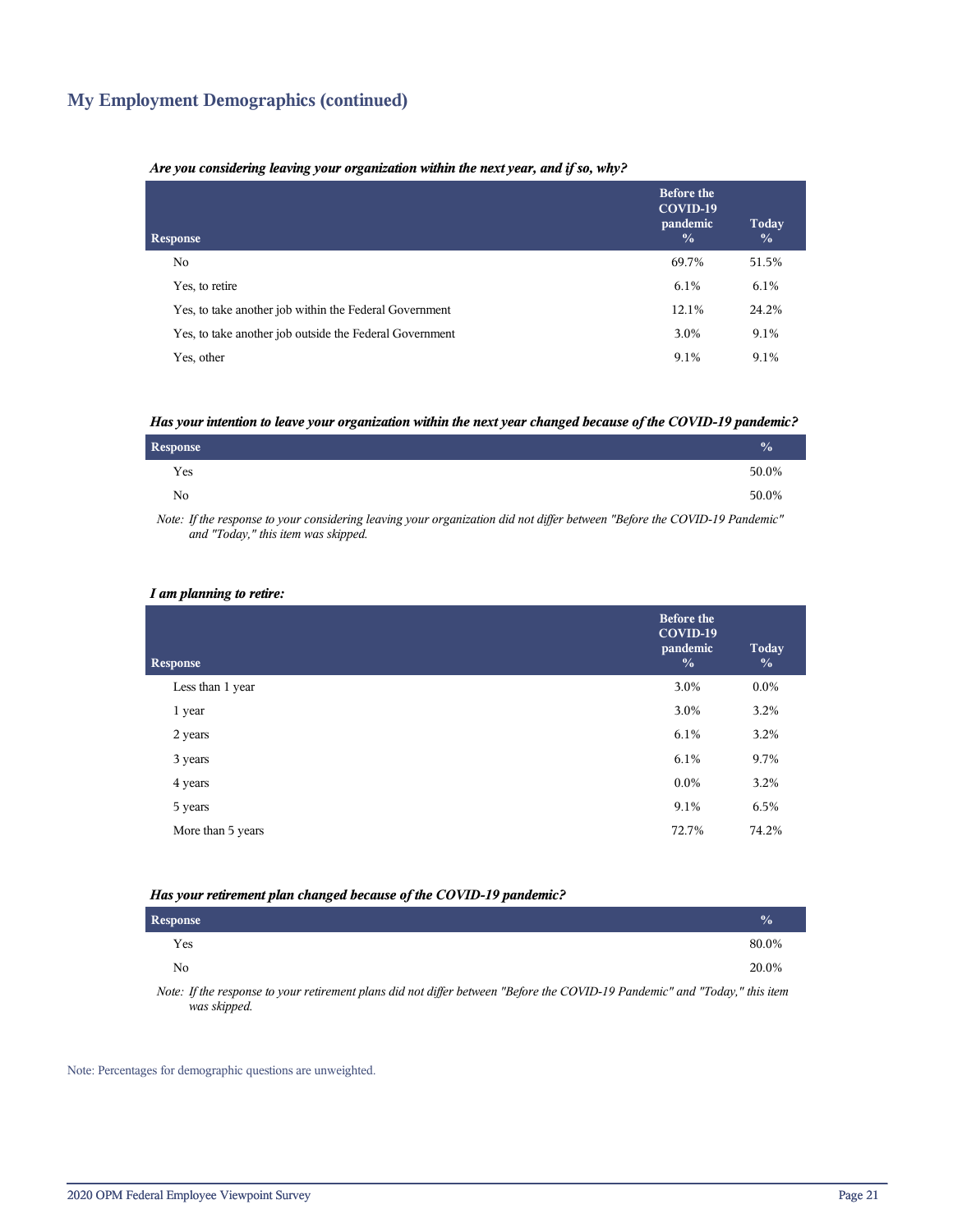## **My Personal Demographics**

| Are you of Hispanic, Latino, or Spanish origin? |  |  |
|-------------------------------------------------|--|--|
|                                                 |  |  |

| Response | $\frac{0}{0}$ |
|----------|---------------|
| Yes      | 12.1%         |
| No       | 87.9%         |

#### *Please select the racial category or categories with which you most closely identify.*

| Response                                                                                | $\frac{1}{2}$ |
|-----------------------------------------------------------------------------------------|---------------|
| White                                                                                   | --            |
| <b>Black or African American</b>                                                        |               |
| All other races                                                                         | 87.5%         |
| Note: Results are suppressed for each demographic category with fewer than 4 responses. |               |

#### *What is your age group?*

| Response           | $\sqrt{0}$ |
|--------------------|------------|
| 29 years and under | $-$        |
| 30-39 years old    | 25.0%      |
| 40-49 years old    | 21.9%      |
| 50-59 years old    | 37.5%      |
| 60 years or older  | $-$        |
| .                  |            |

*Note: Results are suppressed for each demographic category with fewer than 4 responses.*

#### *What is the highest degree or level of education you have completed?*

| <b>Response</b>                                                                                   | $\frac{0}{0}$ |
|---------------------------------------------------------------------------------------------------|---------------|
| Less than High School/ High School Diploma/ GED                                                   |               |
| Certification/Some College/Associate's Degree                                                     |               |
| Bachelor's Degree                                                                                 |               |
| Advanced Degrees (Post Bachelor's Degree)                                                         |               |
| Note: All results are suppressed when any single demographic category has fewer than 4 responses. |               |

Note: Percentages for demographic questions are unweighted. For confidentiality reasons, percentages for the 'My Personal Demographics' questions may be suppressed. Any suppressed percentages are noted.